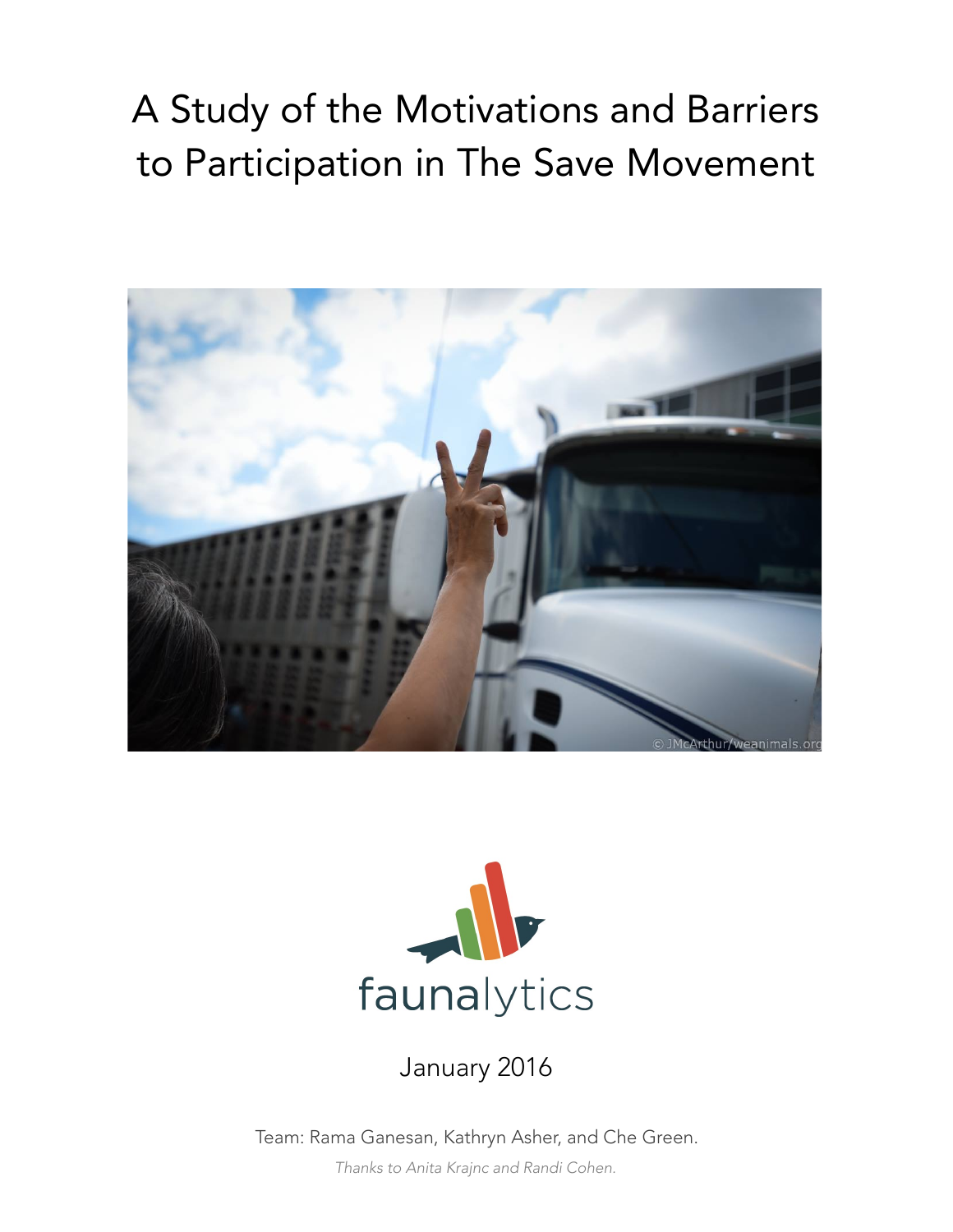### Introduction

The Save Movement is a network of animal advocates and groups that seek to draw attention to the suffering of farmed animals en route to slaughter, primarily by holding vigils outside of slaughterhouses. The movement was co-founded by Anita Krajnc in Toronto. Currently many of the Save groups are based in the Toronto area, although the network's reach is global.

The purpose of this study was to understand the motivations and barriers to different types of participation in The Save Movement. Our secondary goal was to determine the extent to which vigil-goers move along a continuum of increasing levels of involvement in the movement, from casual attendee to committed organizer. The report has the following structure:

#### **Methods**

- Interviews
- Participants and Recruitment
- Confidentiality and Consent
- Interview Guide

#### Results

- Trajectory: Hypothesis Testing
- Learning about The Save Movement
- Activism Prior to The Save Movement
- Reasons for Involvement
- Activity at Vigils
- Rewarding and Meaningful Aspects of Vigils
- What Brought Participants Back
- Negative Aspects or Difficulties with Attending Vigils
- Barriers to Participation by Self or **Others**
- What Participants do Following the Vigils
- Impact of the Vigils
- Impressions of The Save Movement
- Far-Reaching Effects
- Participant's Recommendations

Limitations

Appendix A: Recruitment Letter Appendix B: Follow-up Email Appendix C: Oral Consent Appendix D: Interview Guide

Some of the key takeaways from the report include:

Motivations for participation

- The most rewarding or meaningful aspects of attending vigils include seeing evidence that participants had changed people's minds about farmed animals.
- Interviewees often feel they are part of a movement that is raising awareness and ultimately changing the world.
- Being in a community of like-minded people seems to also be an important factor.
- Participants also cited personal benefits from attending the vigils.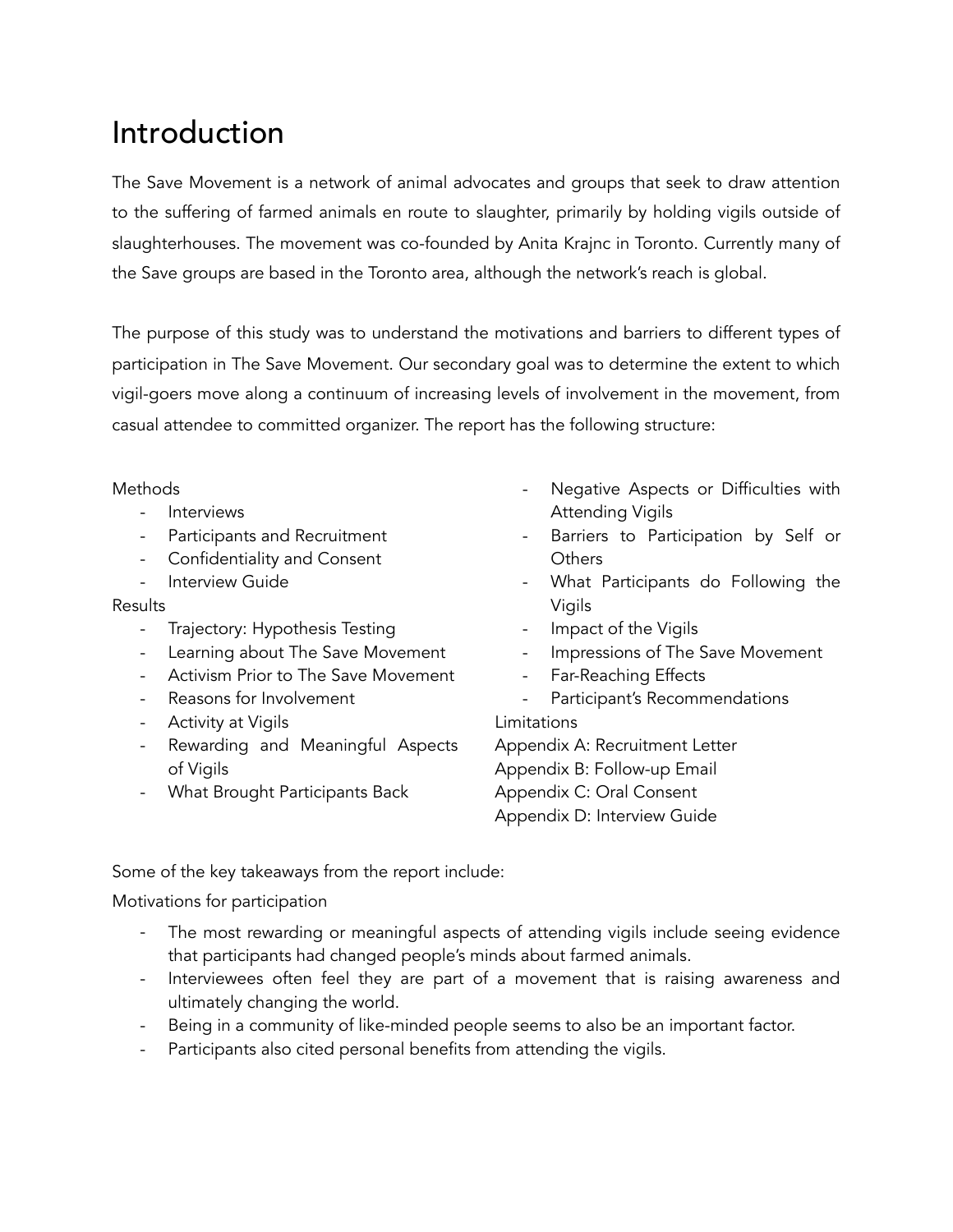- Interviewees mentioned that they came back to their second vigil for three main reasons: 1) seeing the animals; 2) Anita Krajnc or others' encouragement and support; and 3) a sense of responsibility.
- Regardless of their individual status within the movement, all interview participants are favorable toward The Save Movement, and most of them are very enthusiastic about its effectiveness.
- The participants agree that The Save Movement has some unique and inimitable qualities. The research suggests that the fact that participants come face-to-face with animals en route to slaughter is possibly the most powerful aspect of The Save Movement.
- Most if not all interviewees referenced Anita Krajnc when they talked about their involvement in, and commitment to, The Save Movement.

#### Barriers to participation

- The most commonly mentioned personal challenge of attending the vigils was feeling powerless about not being able to save the animals.
- The second most frequently cited personal challenge is experiencing the negative reactions of passersby and slaughterhouse workers.
- Participants also reported logistical difficulties.
- Time, distance, and health issues (for themselves or their family) were the most commonly reported reasons for why participants who were not organizers or activists do not attend vigils more often or become more involved in The Save Movement.

#### **Trajectory**

The interviews suggest there is no obvious trajectory of individuals' involvement in The Save Movement.

*This research was conducted by Faunalytics staff and volunteers, with Rama Ganesan (a volunteer) managing this study. In 2014, Toronto Pig Save was awarded pro bono research support through the Faunalytics Grassroots Fund, which provides free help to small animal groups. To learn more about Faunalytics and our services, visit faunalytics.org.* 

### Methods

#### Interviews

One interviewer (Rama Ganesan) conducted 24 semi-structured, in-depth telephone interviews with participants representing different levels of involvement in The Save Movement. Participants were recruited and interviewed between October 2014 and March 2015. Interviews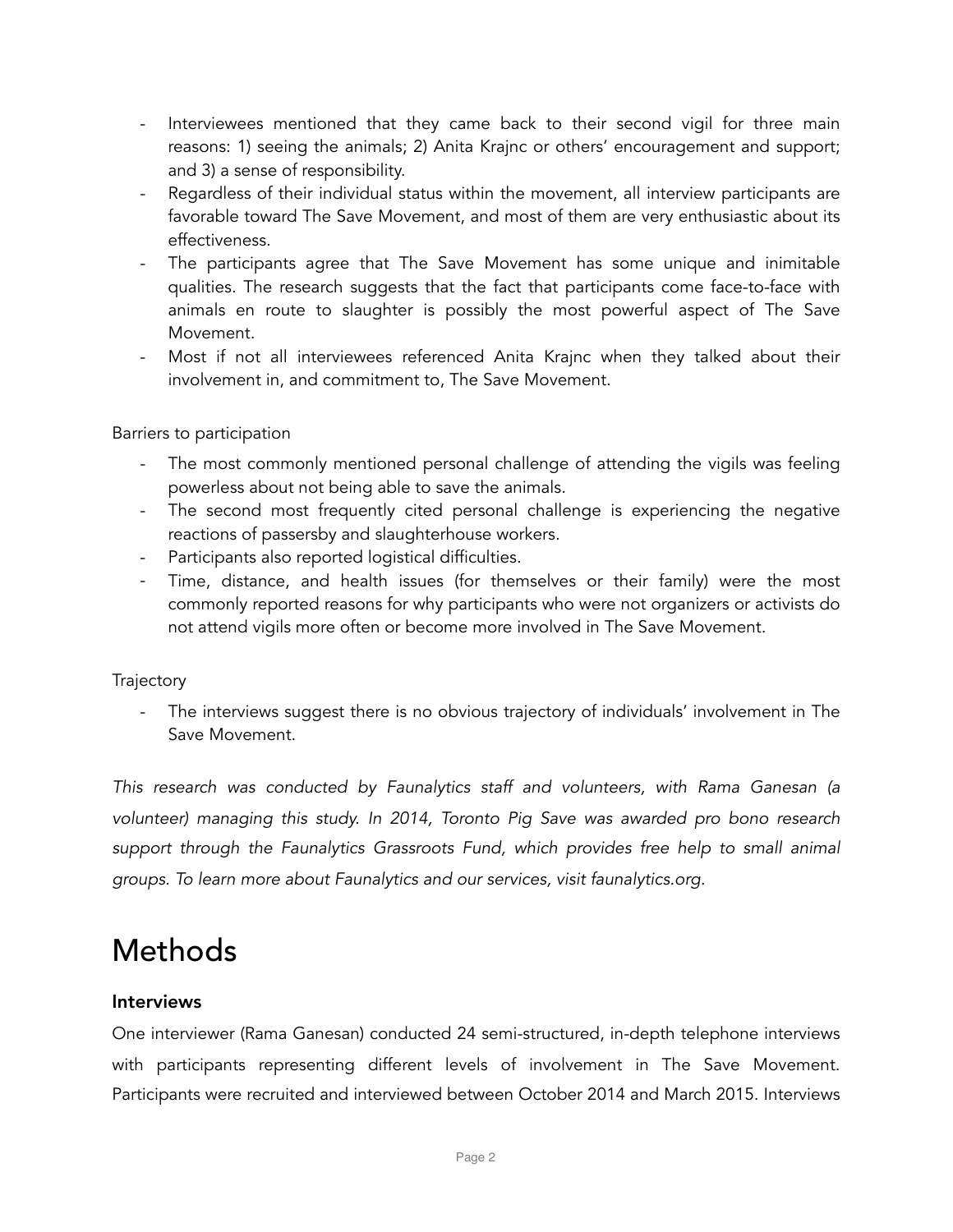ranged from about 30 minutes to over one hour in length. The interviews were recorded and then transcribed by a professional transcriptionist or by volunteers from The Save Movement. Transcription was completed in June 2015.

#### Participants and Recruitment

Anita Krajnc provided a list of 45 prospective interviewees. All of the 24 study participants came from this list with the exception of two individuals, who were recruited to provide alternate views and to fill gaps. To help test our research question about the extent to which vigil-goers move along a continuum of increasing levels of participation, we chose an approximately equal number of people at different stages of involvement with The Save Movement: 1) one/two-time attendee, 2) participant, 3) activist, and 4) organizer. In the final group of 24 interviewees, we had six people from each of these four stages. Nearly all of the interviewees were from the Toronto area.

The interviewer approached participants in various ways, including through email (if we had their email address), through personal recommendations from Anita Krajnc, and through Facebook. Some interviewees were recruited immediately, whereas others took much longer, some did not respond, and one declined to participate. Regardless of which method was used to approach participants, all prospective interviewees were sent a letter as part of the recruitment process (see Appendix A: Recruitment Letter) as well as a follow-up email (see Appendix B: Follow-up Email).

To honor participants' time, they were informed during recruitment that they would be entered into a draw for a chance to win a \$100 iTunes gift card. Once all interviews were completed, a winner was selected using a random number generator.

#### Confidentiality and Consent

In this report, participants' names have been withheld to protect their identities and any personal identifying information has been suppressed. We also used gender-neutral language given that there were far fewer males interviewed and we wanted to take extra precautions to help mask their identity. Prior to the start of the phone conversation, the interviewer also read an oral consent statement (see Appendix C: Oral Consent) and asked for interviewees' permission to proceed with the interview.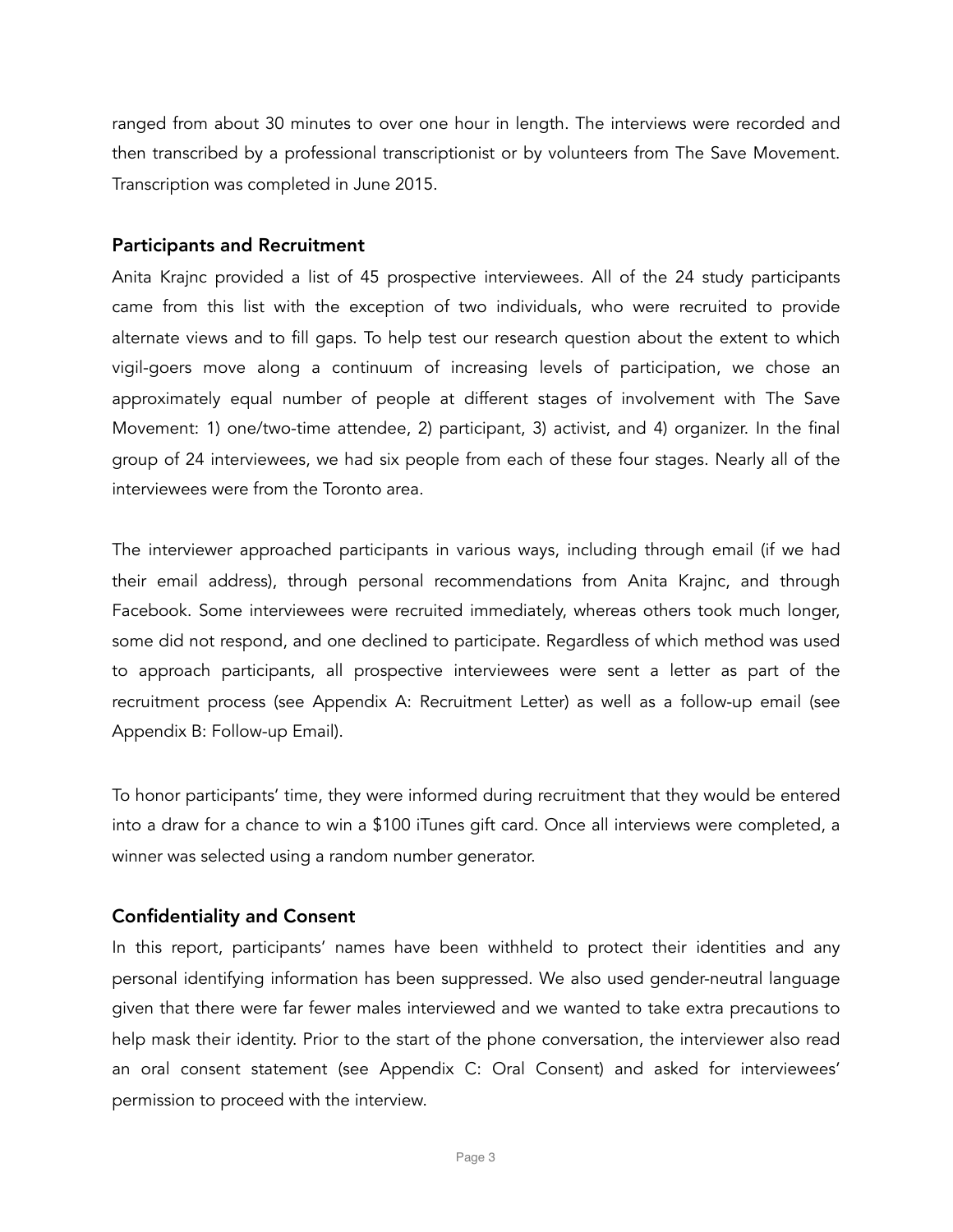#### Interview Guide

Rama Ganesan (the interviewer), Faunalytics staff, and Anita Krajnc designed the interview guide, with additional review from a qualitative researcher (Randi Cohen). See Appendix D: Interview Guide for the list of questions. Some of the topics included:

- demographic characteristics and diet choices
- types of Save Movement activities engaged in
- experiences at vigils including meaningful/rewarding ones as well as difficult/negative aspects
- the impact the vigils had and types of experiences following the vigils
- feelings of community at the vigils
- reasons for returning
- types of inspiration for becoming involved in a particular capacity
- barriers to becoming more involved
- the most and least appealing qualities about The Save Movement's approach to organizing
- prior activism
- inspiration to get involved in other animal protection activities
- recommendations for movement organizers

### Results

A total of 294 pages of transcribed text was generated. This was summarized in a spreadsheet, where a response for each question was categorized and analyzed. The findings in this report are based on the summarized information from this spreadsheet as well as on occasional references to the original transcript when required for clarity and context.

#### Trajectory: Hypothesis Testing

During discussions, the interviewer concentrated on determining whether the hypothesis of increasing involvement in The Save Movement holds true. According to this hypothesis, a person begins their journey with The Save Movement as an attendee of vigils, continues to being a regular participant, then becomes an activist who encourages others and takes a leadership role, and finally becomes an organizer of his/her own vigil group. However, the characteristics of our selected interviewees make it difficult to fully evaluate the hypothesis because most of them already live in areas where there is a Save group. This may have a limiting effect on the latter stages of involvement, especially starting one's own group. Nevertheless, it is interesting to consider the trajectory of individuals' involvement in The Save Movement, which suggests there is no obvious path forward.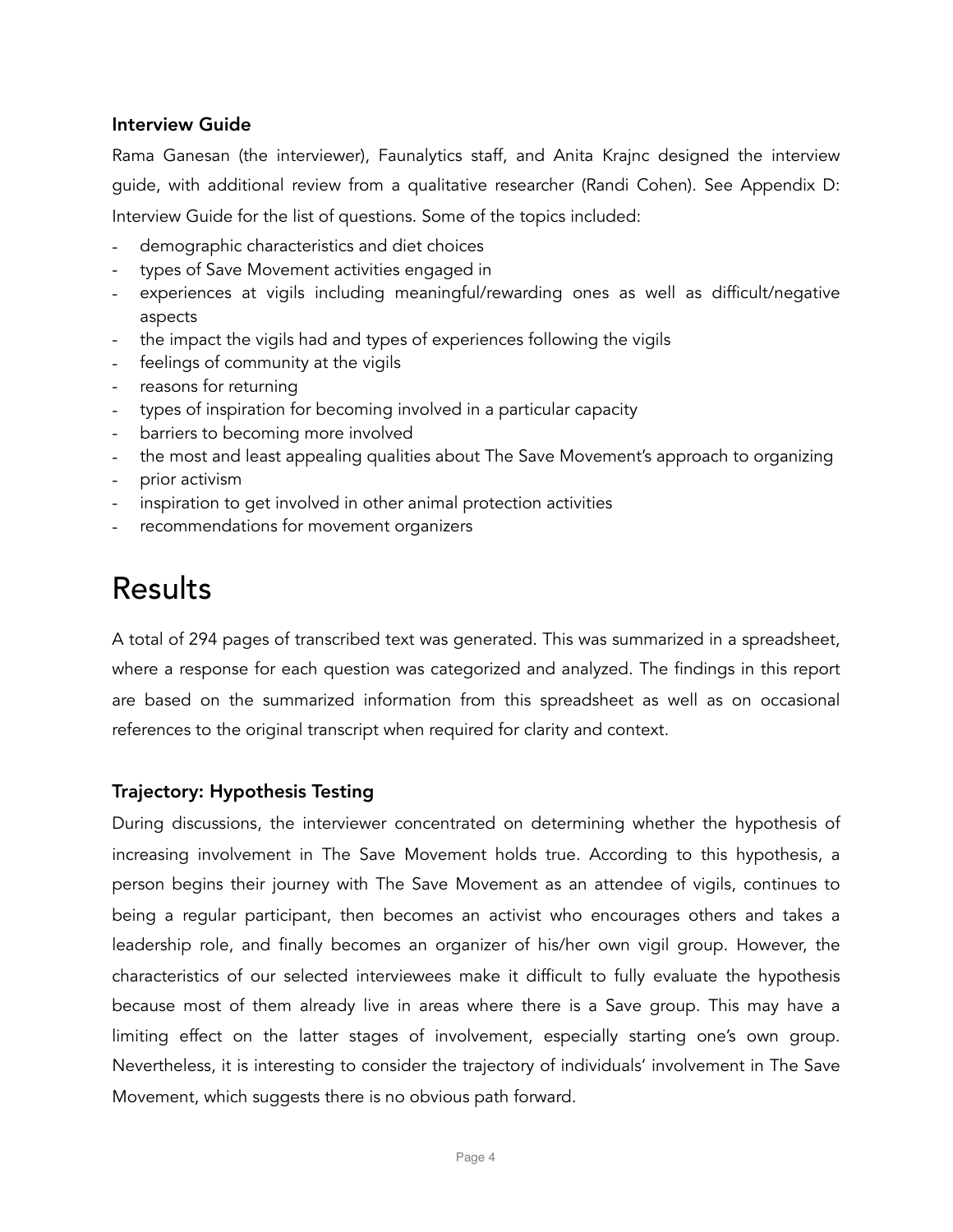Among the set of interviewees who were already organizers, many became organizers very quickly. With some, it happened after they had been to just one vigil and one person became an organizer without attending a single vigil. For some others, they were asked to become an organizer soon after first becoming involved, and they accepted. Some of the reasons for being an organizer included that these individuals felt compelled or even called upon to do this type of work, especially if no one was already organizing in their area. A few of the organizers emphasized Anita Krajnc's Gandhian-Tolstoyan approach as the main benefit of being involved in organizing. One also mentioned that the benefits included the fact that the organizing is grassroots-based and avoids some of the hierarchies in other large animal groups.

Some of the individuals who we originally categorized as organizers are in a leadership role but are not specifically organizers of vigils. Some of them contribute to The Save Movement in unique and invaluable ways outside of organizing vigils. For instance, some serve as key figures in inspiring other activists—particularly some of the younger activists—or are instrumental in the media coverage and political influence of The Save Movement.

The potential for further engagement is apparent for some interviewees even if they are not in a position to start their own group. They may continue to contribute by taking on more of a leadership role in current vigils, or by supporting the larger Save Movement. As one interviewee explained:

"As I said before it sort of galvanized me, made me more committed. Every time I go I feel more committed to do whatever I can for the animals, raise awareness, to create, to stimulate change in whatever way. Strengthen my resolve. I certainly forged new friendships. Becoming more involved I am more part of the community. It's a result of having gone to the vigils and other actions that we've done."

Some of the other interviewees who are not organizers are unlikely to advance further, but rather will probably maintain their current level of involvement. For some of these people, it is because they are committed to other types of animal activism, sometimes inspired by The Save Movement. Some have the potential to start a Save group but do not find their location to be conducive. As one interviewee explained:

"Where the location of the slaughterhouses is, it's really hard to hold vigils because it is in a really industrial area, there isn't really anywhere to park, there isn't really a space to stand and cars are going at high speed so it's not like on the city street similar to Toronto or even the one in Burlington where there is more traffic, more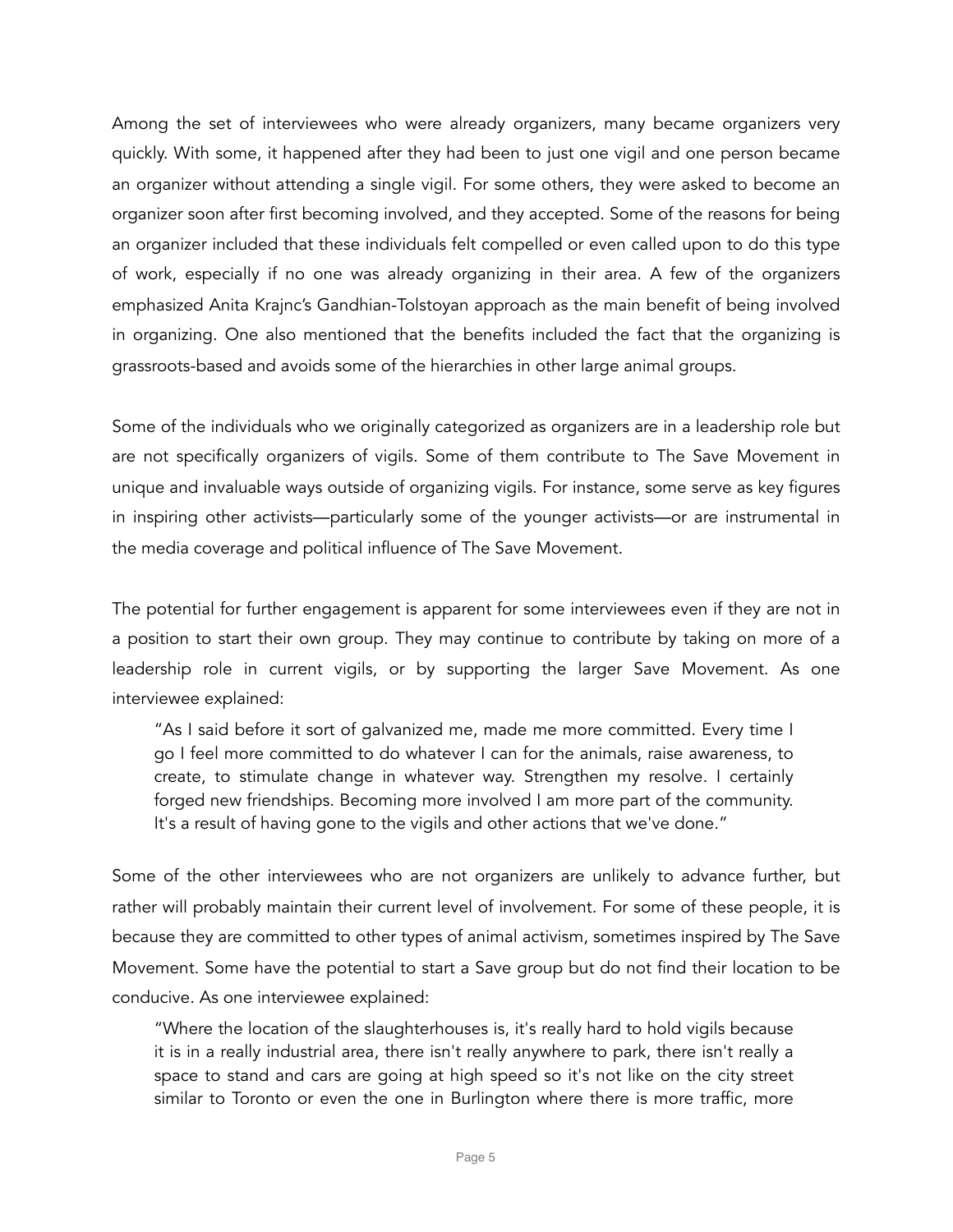pedestrian foot traffic, at the same time we find it harder to be able to get enough momentum or people attending just because, I think, of the location."

Finally, a couple of the interviewees have stopped going to vigils explicitly because of their emotional reaction to seeing the animals being transported. However, these people are willing to continue to work behind the scenes or have plans to return to vigils in the future.

#### Learning about The Save Movement

Vigil participants learn about The Save Movement in a variety of ways: Facebook posts, witnessing a vigil in action, vegan events like vegfests, media coverage, talks that Anita Krajnc gives, through animal sanctuaries, and via the documentary, *The Ghosts in Our Machine*. The most common way of finding The Save Movement was through Facebook posts, or Facebook posts in addition to other means. For those whose minds were already primed for animal activism, seeing or hearing of a vigil in action can be an immediate invitation to join. A few of the participants came to The Save Movement through their adoption of a farmed animal. This supports The Save Movement's tenet that direct experience with animals opens people's minds to the inherent value of those animals.

Nearly all of the interviewees were already ethical vegans or vegetarians and had an existing interest in animal welfare. There were not many long-term vegans among the participants however. A couple had been vegan for 10 years or more, however most of the interviewees had been vegan for about 2–3 years, coinciding (incidentally or otherwise) with the inception of The Save Movement. One of interviewees was a vegetarian at their first vigil and went vegan following the vigil, while two are currently transitioning to veganism or just find it hard to turn down food like birthday cake when offered. Two of the interviewees are not entirely vegan. One is eating fish and another feels very awkward about being vegan in social gatherings because of worries that it is too difficult to be accommodated by their friends. Unfortunately, this person feels they are disappointing The Save Movement and that they are considered a failure or have lost respect with others in the movement.

#### Activism Prior to The Save Movement

For a number of the interviewees, their first form of activism of any kind was a Save Movement vigil. Others had been activists or politically involved prior to joining The Save Movement,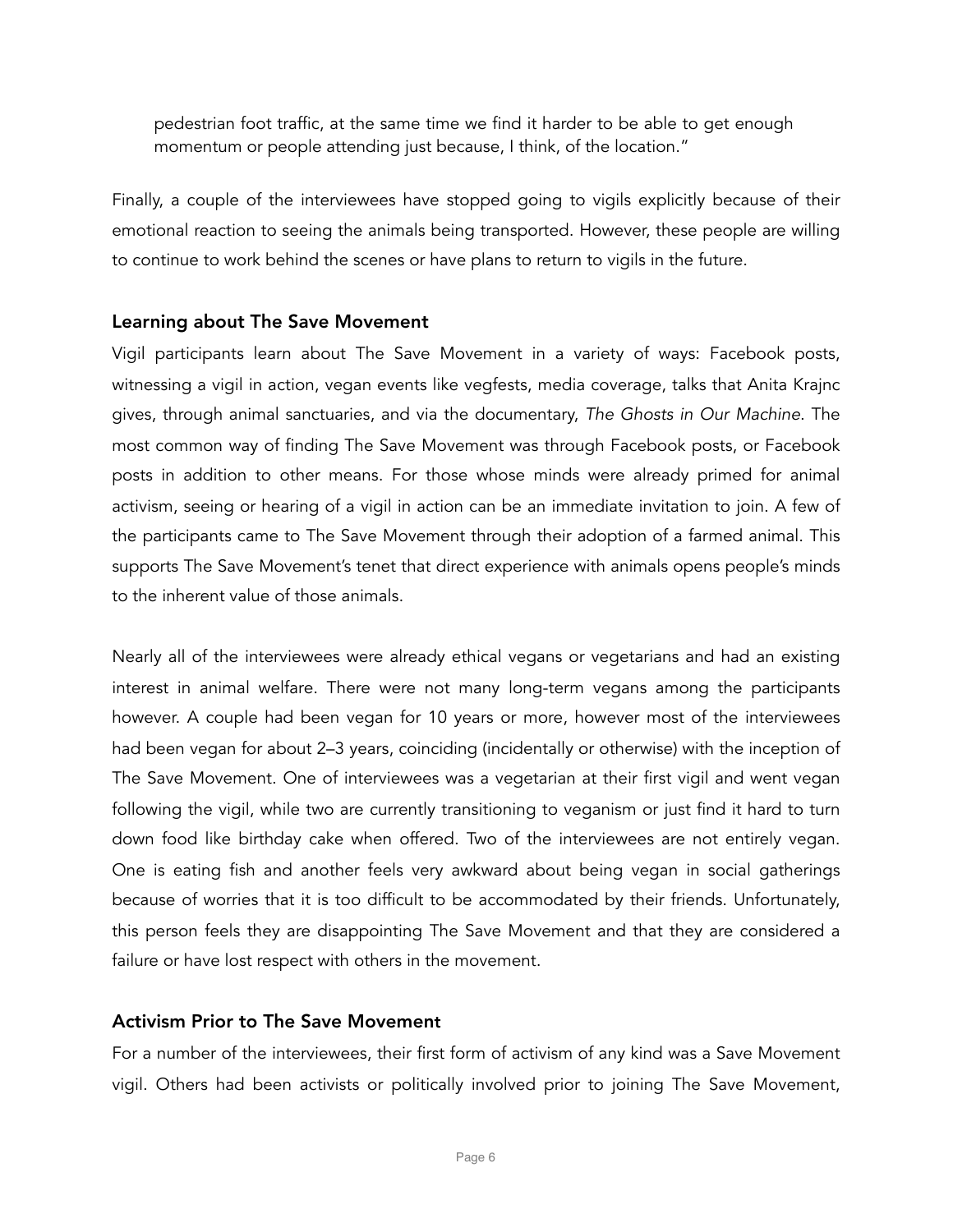either with animal issues (e.g., marine parks, fur, circuses, seal hunting, rescues, petitioning, and letter-writing) or other issues such as peace, the environment, human rights, feminism, LGBT issues, poverty, and food security.

#### Reasons for Involvement

*Religion:* Some of the interviewees follow traditional religions such as Christianity. For them, The Save Movement is seen through the lens of forgiveness and looking for the best in people that others might find objectionable, such as slaughterhouse workers. Others connect their participation to their Buddhism or their previous time as Jehovah's Witnesses. Even if there is no traditional religion, some spiritual people see themselves as communing with activists and animals.

*Social Justice:* Some people get involved in The Save Movement because of a general interest in social justice and human rights. Some interviewees have always been involved in political movements and some younger activists are currently students of human rights issues. One interviewee also has a family history of social justice work.

*Animal Rights:* Predictably, we found that some interviewees have also had a previous interest in animal rights. Some have rescued companion animals and/or worked in animal protection.

*Caring Professions:* Finally, some of the activists interviewed work in professions that involve caring for others.

#### Activity at Vigils

Most of the interviewees are familiar with vigil activities and many have engaged in most of the activities at least once: holding signs or placards, documenting with video/photography, talking with drivers and passersby, leafleting, and talking with fellow attendees. Some of the attendees take pride in signs that they make themselves, and some regular vigil-goers know all of the truck drivers by name.

Some of these activities are limited at certain locations because the slaughter truck does not stop and the traffic is too fast to hand out leaflets. At these locations, the events are meant to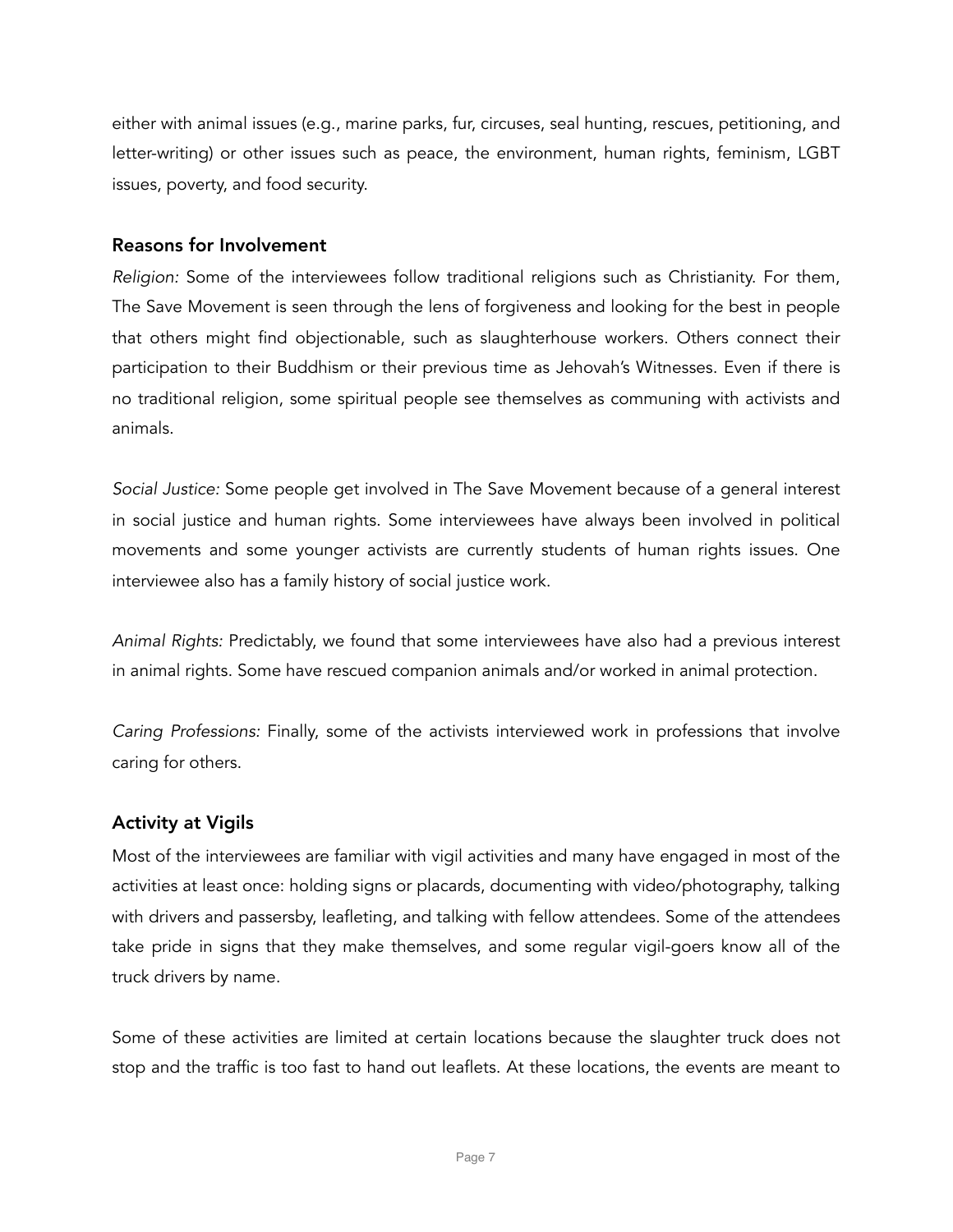be more of a memorial for the animals, and for documentation purposes, rather than as a direct opportunity to bear witness.

Some participants focus on particular vigil activities and may actively stay away from others. A few people avoid interacting with animals even when this is possible, to guard against their own emotional responses. Others tend not to focus on documenting the animals because many of the other attendees already do this. One person also mentioned that they were unsure whether animals are disturbed by inserting cameras inside the trucks. Another interviewee said that they acted as a safety marshal, ensuring the protection of other attendees from oncoming traffic or other dangers.

#### Rewarding and Meaningful Aspects of Vigils

The most rewarding or meaningful aspects of attending vigils include seeing evidence that participants had changed people's minds about farmed animals. The evidence can come in a variety of forms: through conversations; hearing from people that had changed because of the participants themselves bearing witness; social media shares; photographs and blogs; seeing positive reactions from passersby (honks, thumbs up); seeing onlookers at the vigils; and new people joining the movement. Even if such positive feedback is not forthcoming, interviewees often feel they are part of a movement that is raising awareness and ultimately changing the world. Being in a community of like-minded people seems to also be an important factor.

Participants also mentioned personal benefits from attending the vigils, including seeing one's own posts being shared, feeling wanted and useful in the movement (often attributed to Anita Krajnc), and feeling less despondent and more energized by doing something. Many reported that the most rewarding aspect of attending the vigils was the community that they feel with other like-minded people. Meaning was sometimes also described in more philosophical or spiritual ways. For some, the rewards were merely to bear witness in the way laid out by Tolstoy, to give a voice to the animals, and to commune with them. One interviewee noted that, in a movement predominantly consisting of women, it was important to show males can also care. Another interviewee mentioned that the most rewarding aspect of the vigils was getting over their fear of looking at the suffering of animals.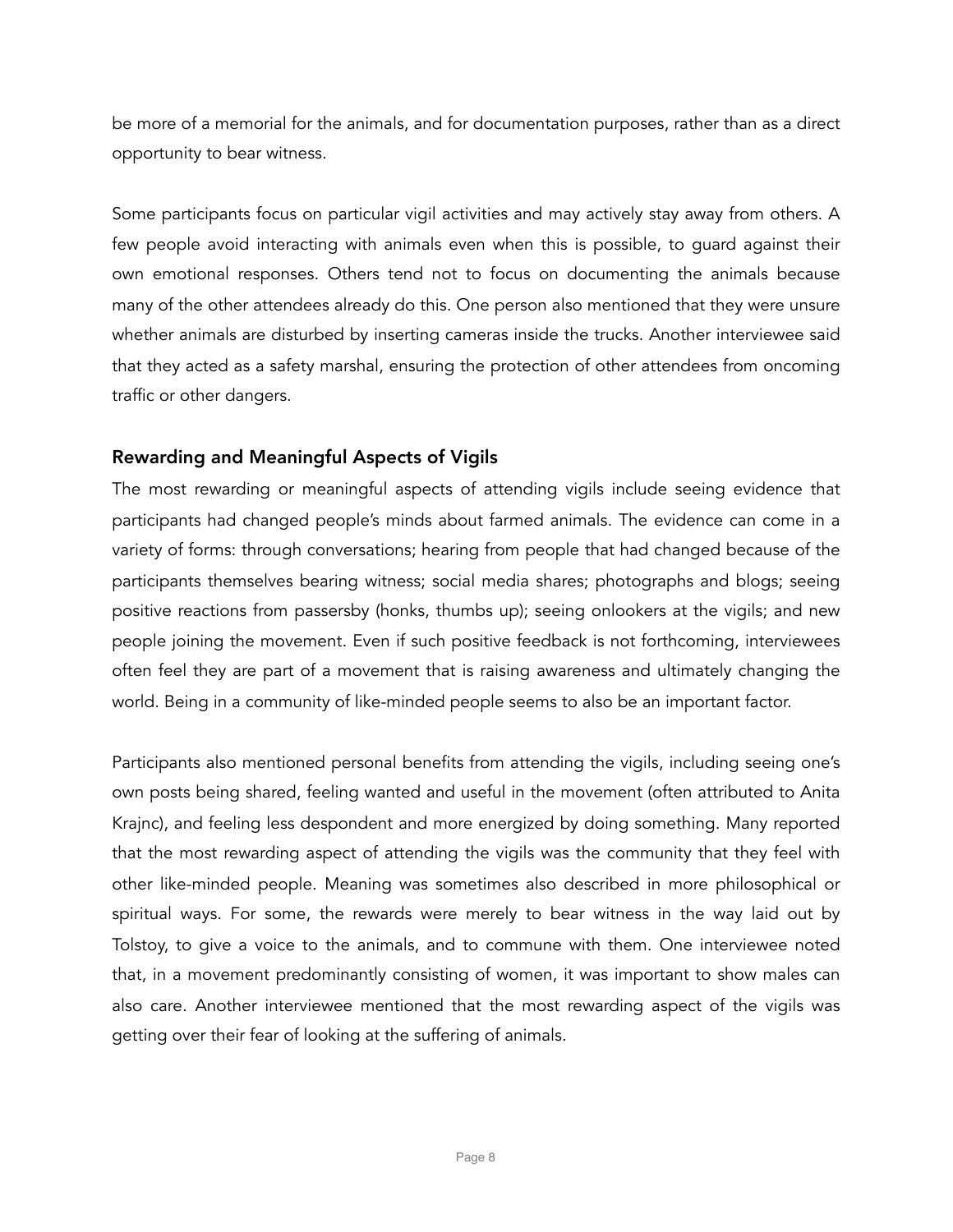#### What Brought Participants Back

Interviewees mentioned that they came back to their second vigil for three main reasons: 1) seeing the animals; 2) Anita Krajnc or others' encouragement and support; and 3) a sense of responsibility. Even though many interviewees said that seeing the animals first-hand was an important reason for coming back to the vigils, others reiterated that the first experience of seeing animals en route to slaughter can be harrowing. As one explained:

"We went to the vigil, it was really bad, the pigs were screaming, they were prodding them, they were screaming, they were yelling, it was horrible. It's probably the worst one you can go to. Anyhow when it was over I left and had to walk around the front, and everyone else went around the other side down to their cars down the side street and as I left I could hear them screaming as they're being lowered into the  $CO<sub>2</sub>$  chambers and it was horrible, absolutely horrible."

Asked why they returned after such a difficult experience the interviewee said:

"I might have never gone again if [name suppressed] hadn't had the post-vigil at her place. Because I was literally in shock."

Many participants also spoke of the encouragement and support provided by Anita Krajnc, specifically, and cite that as a main reason for continuing to attend. Related to this is the general feeling of community and solidarity that people experience during the vigils.

It might also be fair to say that some interviewees feel a "calling" to attend vigils. A few people express it in ritualistic or even spiritual terms, also noting a sense of personal responsibility, such as "it's the right thing to do" or that "someone has to do it."

#### Negative Aspects or Difficulties with Attending Vigils

Understandably, the most commonly mentioned personal challenge of attending the vigils was feeling powerless about not being able to save the animals. Attendees also see that the animals are suffering and crowded into trucks in all kinds of weather. There is also evidence that animals have suffered throughout their lives, as some have visible marks and scars on their bodies. These aspects of being face-to-face with animals in slaughter trucks can be traumatizing for those who bear witness. For some, the emotional toll lasts well beyond the actual vigil itself and continues throughout the entire day or even longer. For some vigil-goers, there is also some resentment that they—the vegans who do not contribute to animal exploitation—are called upon to bear witness. One interviewee said: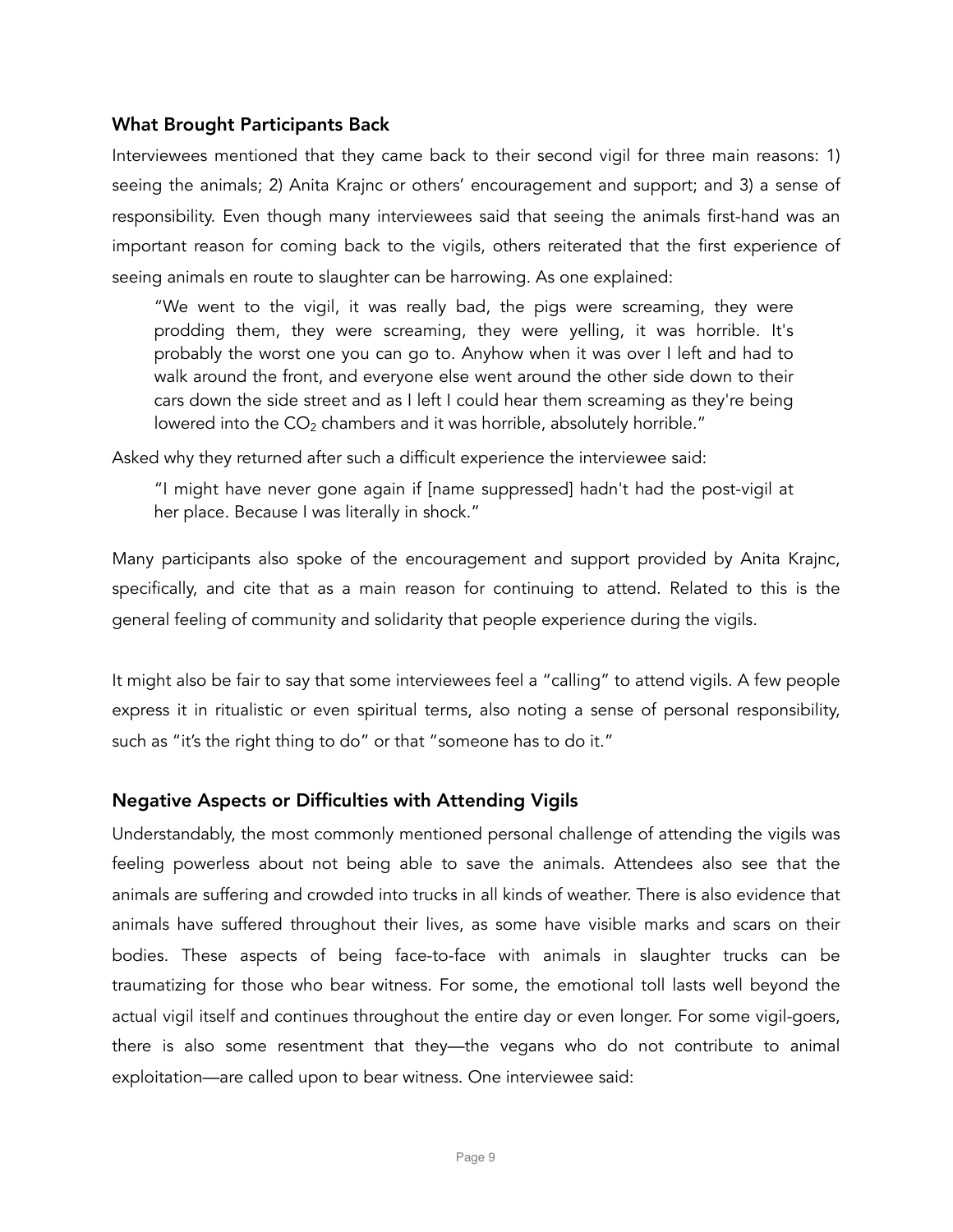"I'm a vegetarian, I don't buy fur, I don't buy leather, I don't contribute to this, why do I have to be out here and do this emotional trauma every time when people drive by not even looking and they are the ones that are eating meat every day. Why am I the one who has to suffer and relive this all the time even though I'm not the one responsible for it."

Among our interviewees, the second most frequently cited personal challenge is experiencing the negative reactions of passersby and slaughterhouse workers. This includes those who refuse to acknowledge animal suffering and the outright aggression of some who might respond with verbal or gestural hostilities. For some people at the vigils, this can produce a general feeling of hopelessness that people do not care about the pain of others and that they may never change.

Participants also mentioned more logistical difficulties such as the timing of the vigils, transportation to and from the gatherings, and the distance to the vigils. It is perhaps noteworthy that two interviewees did not mention any other negative aspects apart from these logistical matters.

#### Barriers to Participation by Self or Others

For participants who were not organizers or activists, the interviewer asked why they do not attend vigils more often or become more involved in The Save Movement. Time, distance, and health issues (for themselves or their family) were the most commonly mentioned reasons. With respect to time, participants not only reported lack of time, but also that vigils were held at awkward times when they were not available because of work commitments. A few of the interviewees said they are unwilling to make vigils or other similar activities a priority in their lives as they felt they were doing enough outside of this. One interviewee explained that they felt activism had become a burden on them:

"I feel like I started sharing less on Facebook, I've tried to distance myself and I've kind of come into a mindset where I'm not contributing to it, I don't promote it and if someone asked me I'll tell them what I think but I can't keep making it my life mission to stop it because it's so hard on me, I find."

Interviewees were also asked to speculate regarding why other people might not participate in vigils, or why they may come to one vigil but not return. Availability of time, timing of vigils, and accessibility of vigil locations were the most mentioned by interviewees. Many also noted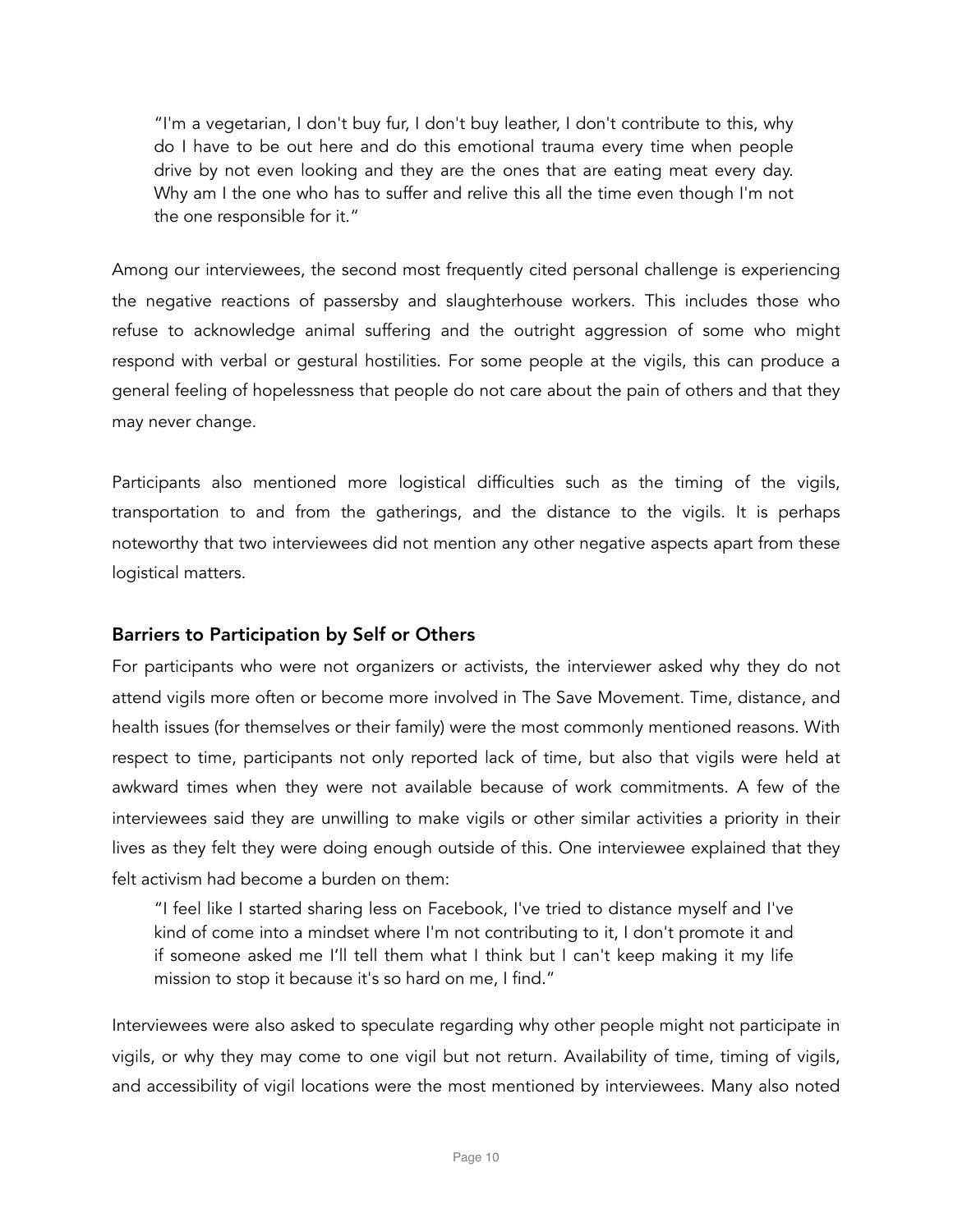that attendees might be afraid to participate because of the emotional toll of bearing witness. They might not have the support of family and friends, and the animal rights community can be tight-knit and difficult to access. One interviewee made the point that some might resent that they have to bear witness to misery that they are not contributing to. Another person mentioned that people might not be aware that non-vegans are welcome at the vigils. One interviewee also remarked that the vigils may be too intense for people and the call to action too demanding. They explained:

"If it is too overwhelming all the time, and if people feel that they are seeing all this, but the only solution is to go vegan that may also come off as strong for a lot of people, if there were more simple steps that people could take to make a difference rather than just go vegan. I find with a lot of activists, there is pessimism and not really strong enough understanding of effective advocacy. So, with a lot of organizations I have worked with, the wording has been, you know, move towards a plant-based diet or vegetarian even though all of the recipes provided are vegan because if people think that the only thing I can do to it is to go vegan, I am not ready to do that, I guess I can't help."

Interviewees also mentioned the larger social impact of bearing witness, such as having their photographs shared on social media. These people might live in a community that is oriented around animal farming, or they might come face-to-face with farmers or other animal industry stakeholders in their jobs. For these individuals, taking part in something where they are highly visible could severely compromise their day-to-day lives.

It is possible that a sense of futility might prevent people from going, or returning, to vigils. Like the slaughterhouse workers, it also is possible for the vigil-goers to become hardened or inured to the point that they no longer feel the need to attend. But on the whole, regular vigil attendance may just not be the preferred type of activism for some individuals. As one interviewee noted:

"Some people probably go to them and they just do not feel that connection, it can seem very passive and it can seem like you are not really doing anything, and some people like activism to feel very active, so some of it is just people finding their own style of activism I think."

#### What Participants do Following the Vigils

Depending on the site of the vigil, most people gather with fellow activists, usually at someone's home or in a cafe. Most interviewees felt that it is very important to have a place to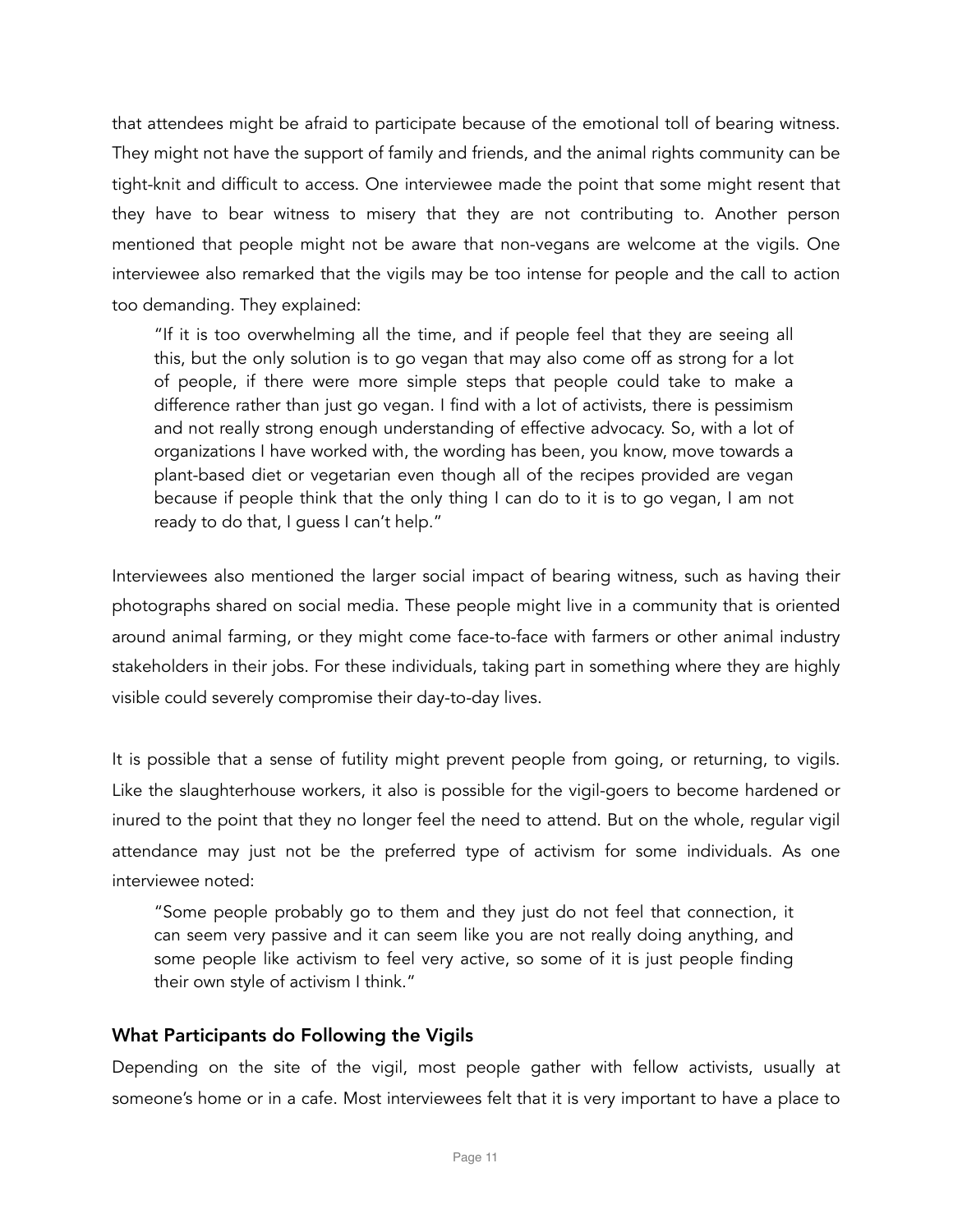"decompress" after vigils, even if they do not always avail themselves of it. Some groups may not always have a gathering after the vigil, which might be an important thing to address to build community and provide emotional support to other members. A few of the interviewees specifically mentioned that they did not gather with people and that made them feel depressed. As one interviewee noted:

"I definitely felt really awful. Each time I have gone, I have always kind of rushed back to work or whatever I had going on, and I hate to say it, but I really feel awful afterwards, because it just makes everything real, and makes me realize we have so far to go before you know, more and more people start understanding it. It is so awful what is going on."

Aside from the social gathering, most vigil attendees share their material (photos, footage or other messages) on social media—primarily Facebook, but some also mentioned Twitter and YouTube. Of those interviewees who share content on Facebook, some post not only on their own pages, but also in group pages.

#### Impact of the Vigils

Bearing witness has both immediate and long-term impacts on the vigil-goers. For some, the short-term impact can be very powerfully negative. As one interviewee explained:

"After the vigils, I cannot eat, even if I am not eating or I am eating a salad for example, I cannot eat, I need some time. On that day, I do not know how to say. It is very sad to see when I know people are going to eat them, so I do not know."

Some of the other interviewees who are at the attendee stage of participation also cite feelings of depression and hopelessness. Significantly, these interviewees do not have a social network within the movement. It is hard to say with certainty that this is the cause of these feelings or their reluctance to engage further in the movement, but it is worth exploring.

More profound impacts of going to the vigils include changes in attitudes and philosophy regarding animals and life in general. As one interviewee noted:

"It is like so multidimensional, but the impact is like waking up to the truth, like the reality behind it all kind of, I think it really changes you, and it changes kind of, I do not know, the way you handle yourself."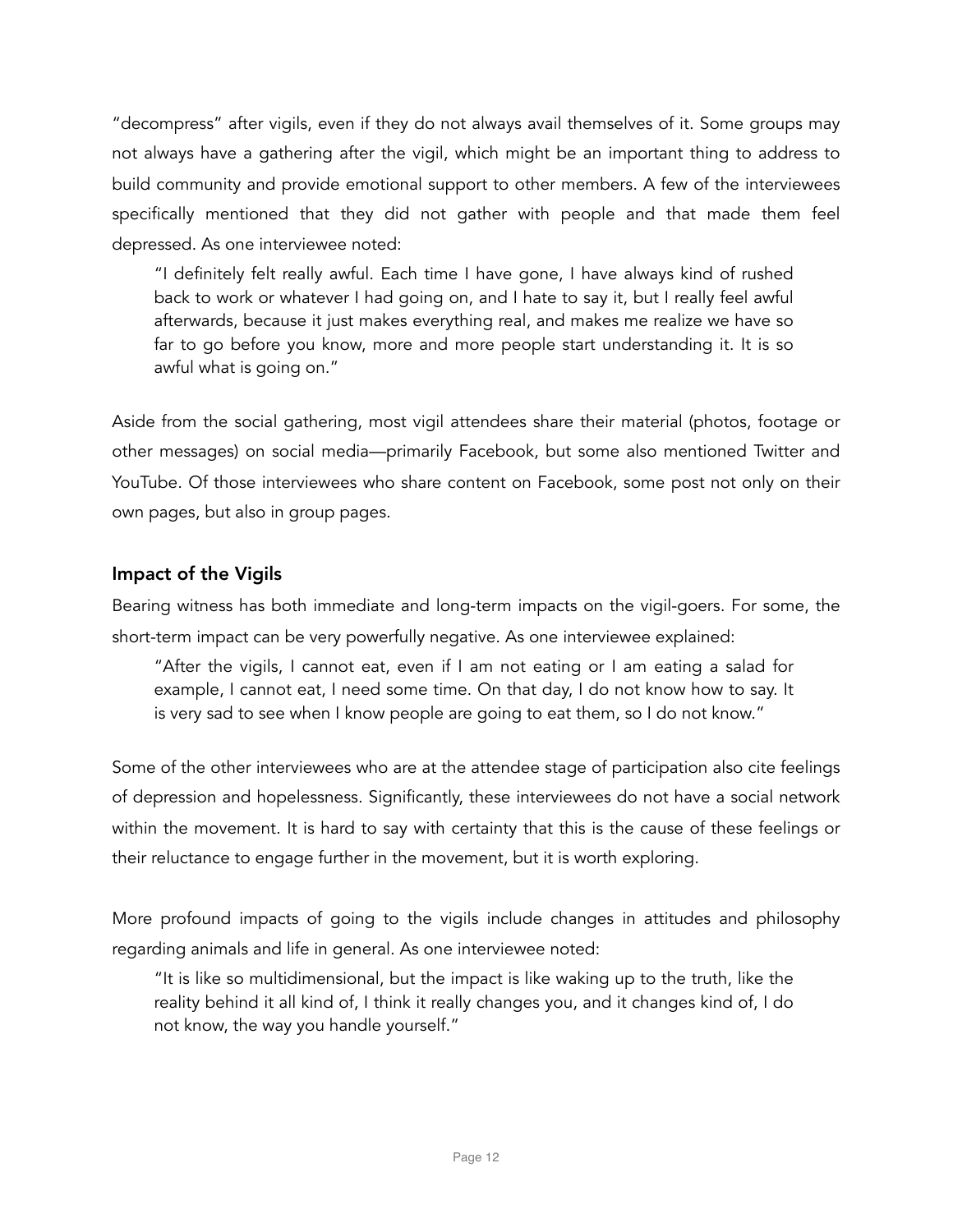It's interesting to note, however, that even the more experienced activists and longer-term vegans describe the vigils as transformative. One organizer compared vigil attendance to going to church:

"Personally, it is like I said, church for me, in the sense that it is a weekly ritual that I participate in, and that is important, it provides meaning to me in the sense of ethical community, and a sense that I am doing what I can in the world to make the world a better place, right."

Other types of impact, if not quite so encompassing, include a sense of empowerment and confidence when speaking up for injustice. Participants said they feel galvanized, committed, and more enlightened about animals. One even said they have found their life's purpose in advocating for animals. Vigil-goers are seemingly more politically savvy and aware of all types of oppression; they are also more likely to be conscious consumers. People feel better about doing something proactive and they are more likely to speak up about veganism and animal activism, both on and offline.

Interviewees also talked about the impact of their vigil attendance on people around them. Some of them mentioned close family members (parents, children) and more distant friends or relatives going vegan or taking steps towards veganism as a result of the participant's vigil attendance. Their activism shows to others that they care, which in turn encourages changes in attitudes and/or behaviors. As one said:

"Even people in my family became more sympathetic as a result of sharing my experiences and expressed interest of actually going to a vigil. My aunt went to one last fall and now I have an uncle in Toronto who wants to go to one. And I have seen it have effect on some of my friends as well, where they just became somehow more sympathetic. It makes it more real."

Finally, some interviewees also say that they have lost friends because they share Save Movement posts, or that they are afraid of losing friends. As one interviewee explained:

"I cannot think of the word, but I have lost some friends as a result, although in hindsight, I would not want to be friends with them anyways, but the friends I have kept, you know, it has really made me realize who my true friends are."

#### Impressions of The Save Movement

Regardless of their individual status within the movement, all interview participants are favorable toward The Save Movement, and most of them are very enthusiastic about its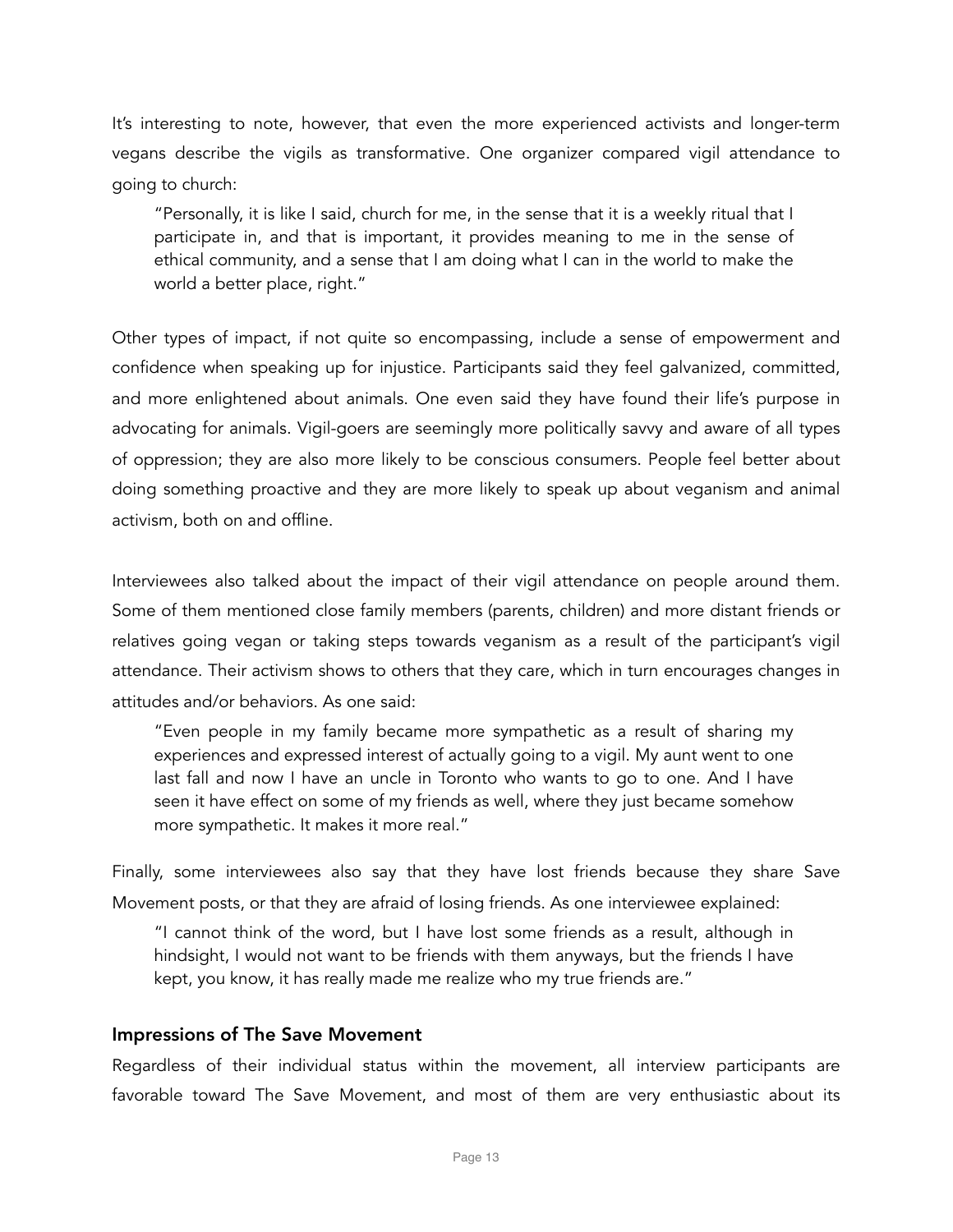effectiveness. For instance, even though they are unsure about their own involvement in The Save Movement, one interviewee had this to say about it:

"I think it is excellent, I think that is one of biggest things out there, I really look up to them… it's a strong movement and it's really good to have it. One of the biggest things that is going to help animals."

People can sense the effectiveness of The Save Movement both during the vigil when they see that passersby are affected, and after the vigil through reactions on social media posts.

The participants agree that The Save Movement has some unique and inimitable qualities. The research suggests that the fact that participants come face-to-face with animals en route to slaughter is possibly the most powerful aspect of The Save Movement. It is at the same time both the most meaningful and the most difficult part of the vigils, a dichotomy that speaks to the courage of the activists. The injustice is very transparent and obvious, as the victims are alive and viewable or even accessible to activists.

Its foundation in nonviolence based on Gandhian and Tolstoyan philosophies inspires and empowers its members. As one interviewee noted:

"What I also liked about it was that it was the direct experience of it with the animals, and then the third thing that I really, really liked about it was the nonviolence philosophy. So that actually was very attractive to me because I have always strongly believed in nonviolence, Gandhianism and influenced by Gandhi and Martin Luther King Junior, and in my previous activism in peace activism, we used a lot of the ideas from those two thinkers quite a lot. So, the attraction of nonviolence philosophy, which is transformational, and by that I mean the desire to transform the oppressor and see the basic humanity in the oppressor."

The Save Movement is welcoming of everyone. The community can be very close-knit like a family (although some exceptions might exist and those gaps should be addressed). Most if not all interviewees referenced Anita Krajnc when they talked about their involvement in, and commitment to, The Save Movement. From the interviews, it is clear that Anita Krajnc has the ability to make individual activists feel wanted and useful.

Other factors mentioned include that The Save Movement is not static and is always looking for new ways to advocate for farmed animals, such as the civil disobedience demonstration of November 2014.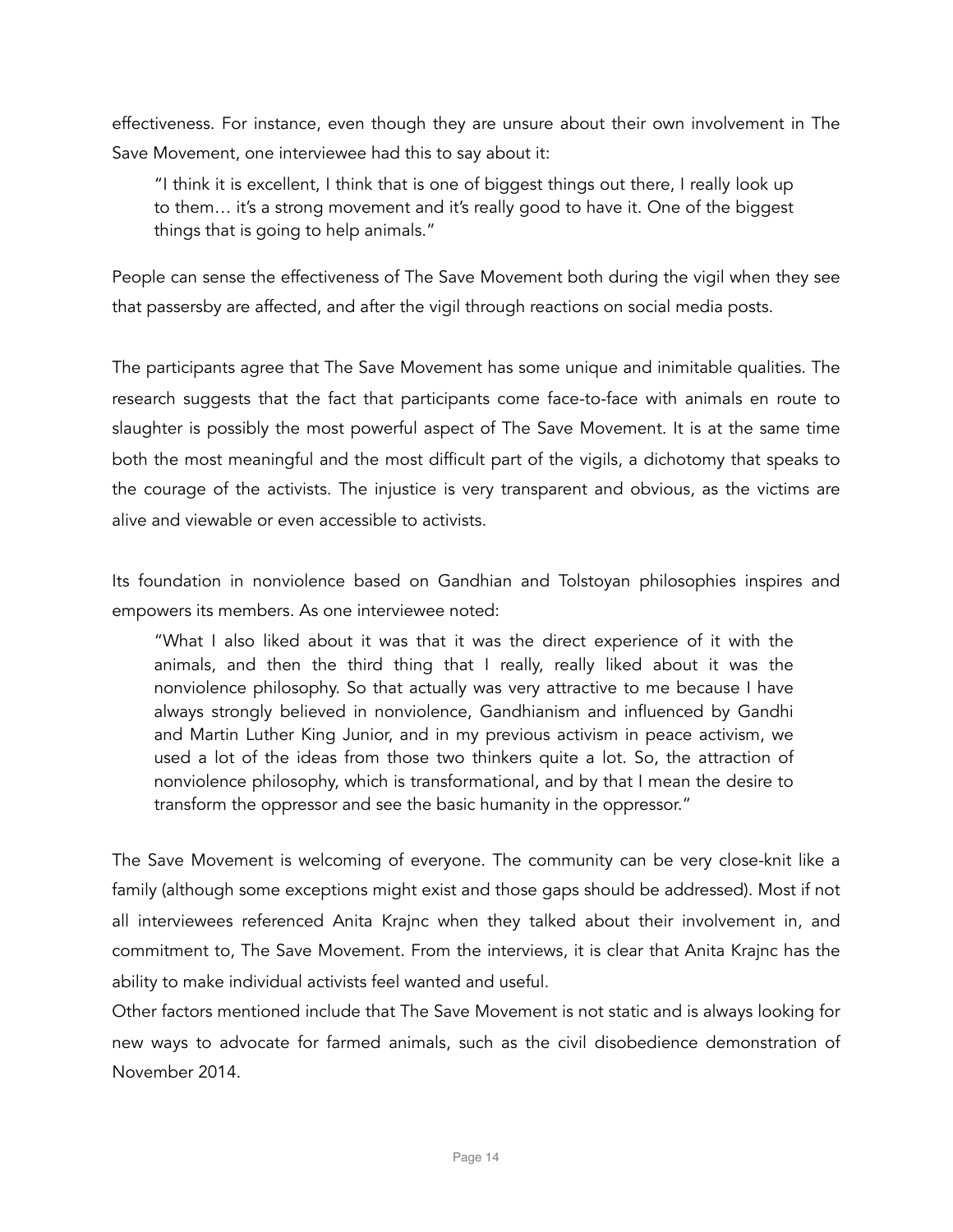#### Far-Reaching Effects

Many of interviewees were new to activism in general, or new to animal activism specifically. Some participants noted that participating in vigils inspires them to join other animal or vegan related groups. With respect to animal-related activities, participants mentioned a wide variety including scholarly endeavors, starting a new animal advocacy group, video outreach, fundraising, or joining campaigns that are already in place. A common consequence or downstream effect of vigil attendance is greater involvement in vegan outreach efforts. Interviewees are often involved in tabling or volunteering at vegfests and organizing other vegrelated events at a university or other local venues.

If the conversation allowed, the interviewer asked some of the participants about other farreaching effects of their involvement with The Save Movement, specifically with respect to promoting veganism or animal rights. Interviewees thought about this as it relates to both their immediate circle of friends and family as well as the implications for animals on a broader, even societal, level.

With respect to their personal circles, some interviewees gave examples along the lines of the same effects that were mentioned previously in the conversation. For instance, they noted that because of their Facebook posts, their friends, relatives, or co-workers had decided to start taking steps towards veganism. This was unexpected for at least one interviewee, as they had not realized who might be reading their posts.

The broader impact mentioned by interviewees include completely different types of effects. For instance, one interviewee noted that the "water for pigs" video instigated many new Save groups popping up around the world. Another said that the slaughter truck civil disobedience in November of 2014 showed people the seriousness of the cause and activists insisting that people confront the issue. As one interviewee explained:

"You notice once you become a little more active that other people who know you start to take the issue more seriously, you know, it is something like an extended family. […] I do think in general animal rights activists can't expect wider society to take their issue seriously if they do not themselves show how seriously they take it."

One interviewee mentioned that they were representing the role of men in the movement, and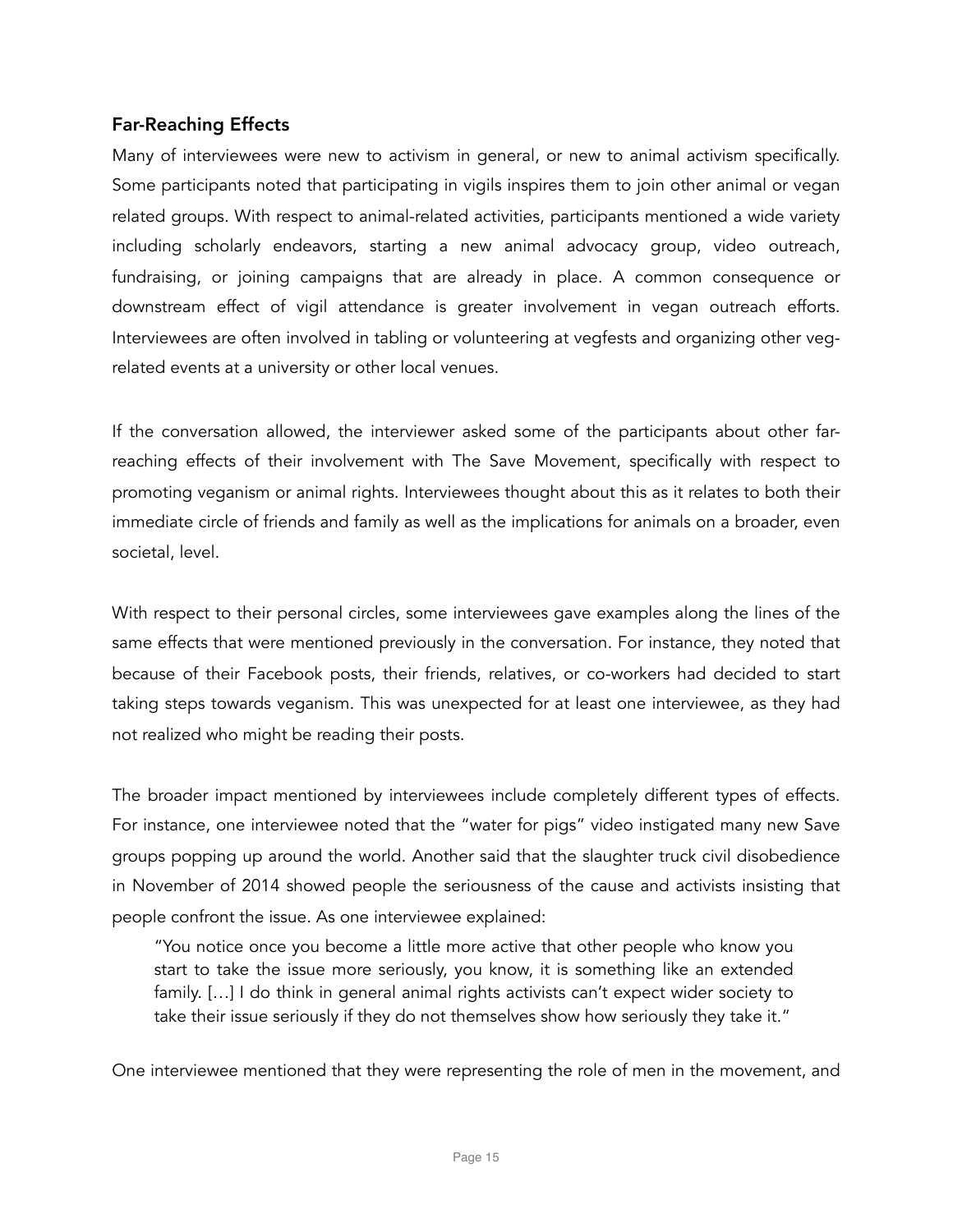that part of their role as an advocate is to stand for a vision of masculinity that is compassionate as well as strong. They said:

"So in that regard, thinking of the times that I have been out there talking to people, I always take satisfaction thinking of that and thinking of the expected roles for males, you know society, they are aggressive, less compassionate role they were supposed to play and that is how we started trying to get back to young especially young males who seem a little bit more understanding and who also hear the messages, how many big tough men out there are actually compassionate and have moved to veganism."

These responses to the question of far-reaching or surprising effects arguably underestimate the actual effects that interviewees are having. These participants cannot be expected to know, or to take credit for, the possible downstream effects that might be individually small, but collectively quite large. If another person is inspired to become vegan or take action for animals, that person might not be aware of the influence of Save Movement activists, and even if they were aware, they might not mention it to them. It was also difficult for the interviewees to know what "far-reaching" effects we were asking about or if they should repeat things they had mentioned previously. This analysis therefore is likely only scratching at the surface of the potential downstream effects of The Save Movement.

#### Participant's Recommendations

Interviewees were asked what recommendations they have for Save Movement organizers. The following is a list of suggestions provided by the interviewees themselves.

- *Groups should understand principles of nonviolence*: With reference to starting Save groups in new or different locations, there may not be enough coordination and new group members might not understand the principles of nonviolence. Based on our interviews, it seems that these principles may not be explained in a very accessible way and it would be easy for new members to take the wrong approach. In particular, participants might not understand acceptance of slaughterhouse workers, particularly if the latter show hostility during a vigil. Producing a video or other tool to explain these principles could help convey the message to new participants in a consistent manner.
- *Groups should be guided to ensure that they do not burn out*: One interviewee suggested that Anita Krajnc take on this leadership role to ensure consistency across different Save groups. In particular, if people join The Save Movement and quickly take on major roles,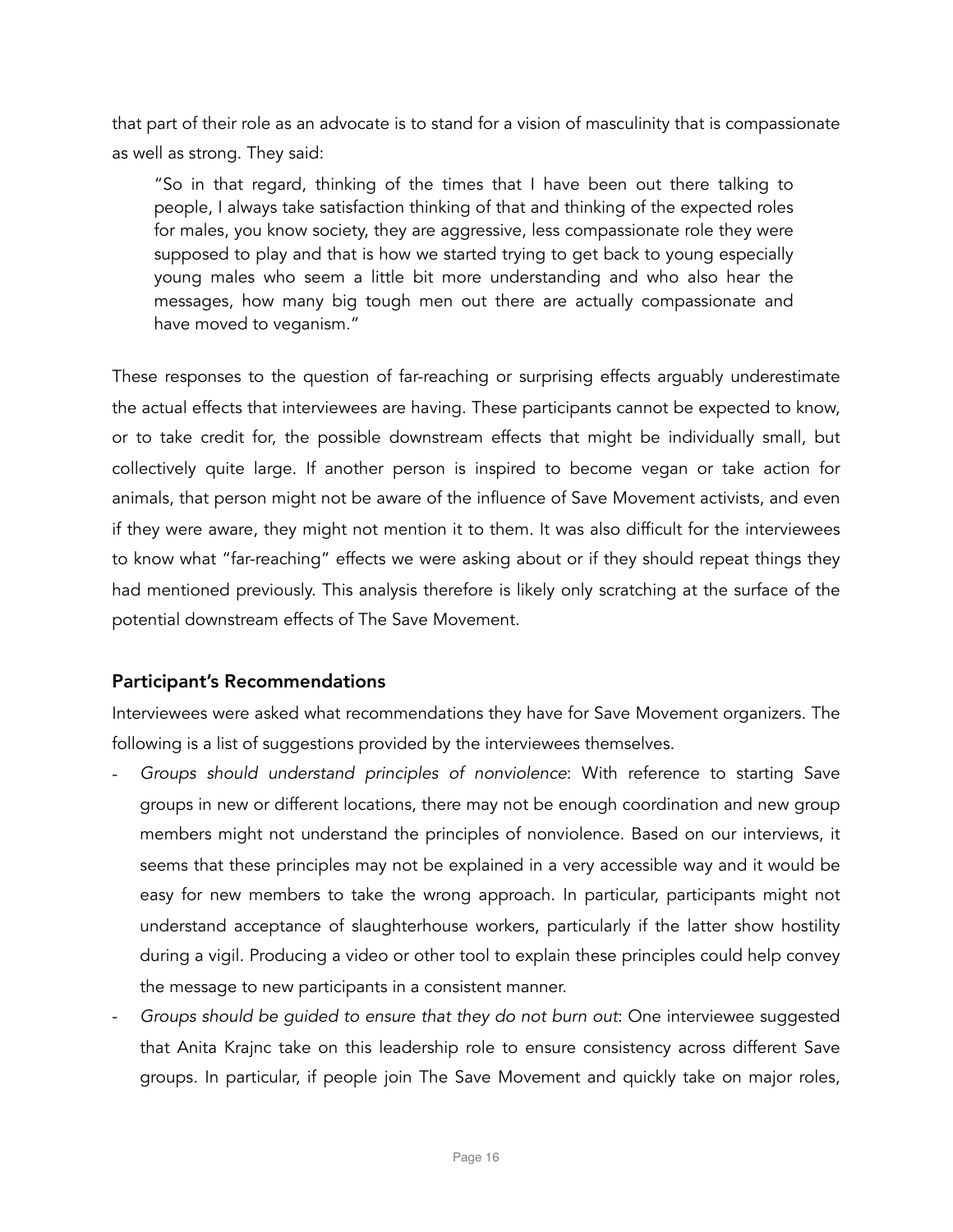they may run a higher risk of burning out. It might be better for new participants to be assigned smaller tasks.

- *The Save Movement could be more strategic with respect to mainstream media*: The Save Movement is a relatively new network of animal advocates. At the time of the interviews, the organizers were still seeking to fully understand how to get into mainstream media. It was noted in the interviews that The Save Movement could perhaps find people specifically to engage with the media in a strategic and planned manner.
- *Better and different leaflets:* Some interviewees mentioned that the leaflets used by Save groups could be better designed. They provided suggestions for having a more detailed leaflet as well as a shorter flyer to use in different circumstances.
- *Timing and accessibility could be improved:* Accessibility is an important issue for many people interviewed for this study, and some of them recommend holding vigils on weekends or during evenings when they are not working. These requests may not be possible if the goal is to coincide the vigils with the timing of transport trucks however. Some interviewees suggested providing transportation and a "buddy system" to ensure greater attendance.
- *Support attendees and other observers with more upbeat messages and images:* Understandably, many of the suggestions from interviewees were to temper the sad or brutal images of slaughter with positive images or events. One person suggested a sister page where The Save Movement can share vegan recipes and other tips. Other suggestions were to have regular fundraisers with food and more lighthearted entertainment. In relation to this, one interviewee said that they felt the musical act in the *Animals Without Borders* event was too aggressive, with lyrics like "kill the butcher." Their main concern was that the intense focus on going vegan and bearing witness may be offputting for newcomers.
- *Appeal to non-vegans and non-activists:* As one interviewee said: "I think the approach is really important and having more than bearing witness would be great, and I know there are other events. I know there are workshops and film screenings, but I feel a lot of that is geared towards people who already know the issues, people who are already activists, and I think more effort needs to be put into getting people who are not vegetarians or not activists to attend and learn more."
- *Making funds available*: A few other interviewees mentioned the need for funds to make signs or to afford a larger sound system for transmitting music or other sound effects.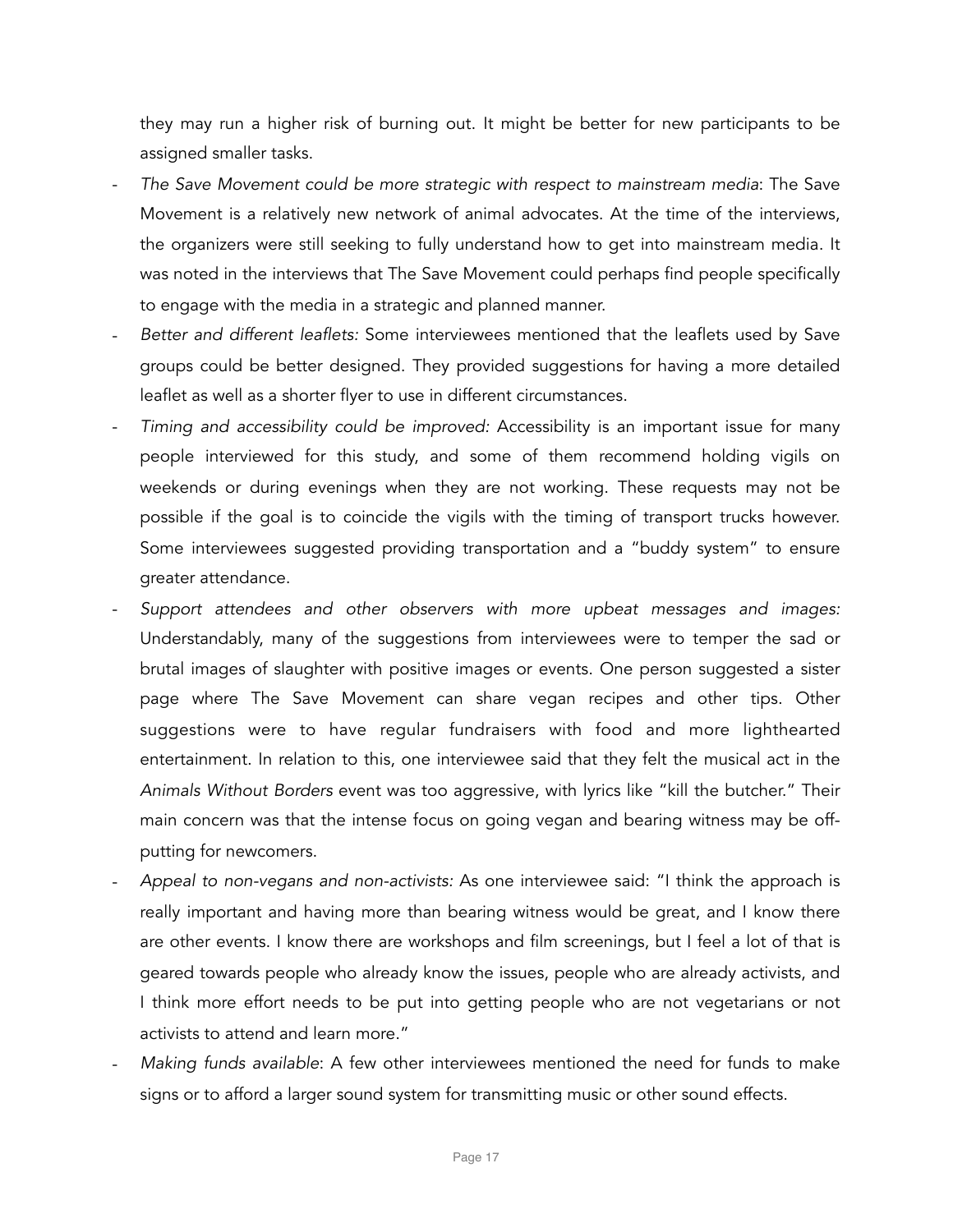- *Engage in more standard types of outreach and work with other anti-oppression groups*: Several interviewees mentioned doing more standard types of outreach in addition to the vigils, such as showing videos on public sidewalks, leafleting, and producing t-shirts, bumper stickers, and other materials to promote The Save Movement. In line with this, these people are looking for more guidance on how to engage with people effectively, perhaps including information sessions on effective outreach strategies or communication tactics including how to talk to people without turning them away or shaming them, as well as how to conduct oneself professionally and be able to speak intelligently to the issues. They also suggest that The Save Movement partner with other anti-oppression groups to share ideas, resources, and to support one another.

### Limitations

The results of this study provide valuable insight into a list of motivations and barriers for participating in vigils in areas in and around Toronto, and provide a useful background for investigating attitudes among vigil-goers in general. However, qualitative work such as interviews are subject to a great deal of bias and resulting data cannot be expected to be representative of the overall population of vigil attendees. However, the data are valuable in providing a variety of different views on the attitudes of vigil-goers. As Toronto is the worldwide hub of The Save Movement, and as it is where the influence of its founder, Anita Krajnc, is most apparent, it is difficult to argue that the results represent Save groups elsewhere. Specifically, as the main thrust of this work was to ascertain motivations and barriers to participation in The Save Movement, it is quite possible that these will vary significantly in other parts of North America and the rest of the world. Because the original list of interviewees were selected by Anita Krajnc, there is the likelihood of some bias.

As the interviewees all knew that Save Movement leaders will have access to transcripts and this report, some positive bias is also likely. In other words, out of respect for the leaders, it is possible that interviewees emphasized positive attitudes about The Save Movement and deemphasized negative attitudes. It is also possible that out of the original list of 45 prospective interviewees (most of whom were contacted), the ones who chose to respond were those who had more positive attitudes in general. Connected to this is the fact that nearly all of the interviewees were already ethical vegans or vegetarians and had an existing interest in animal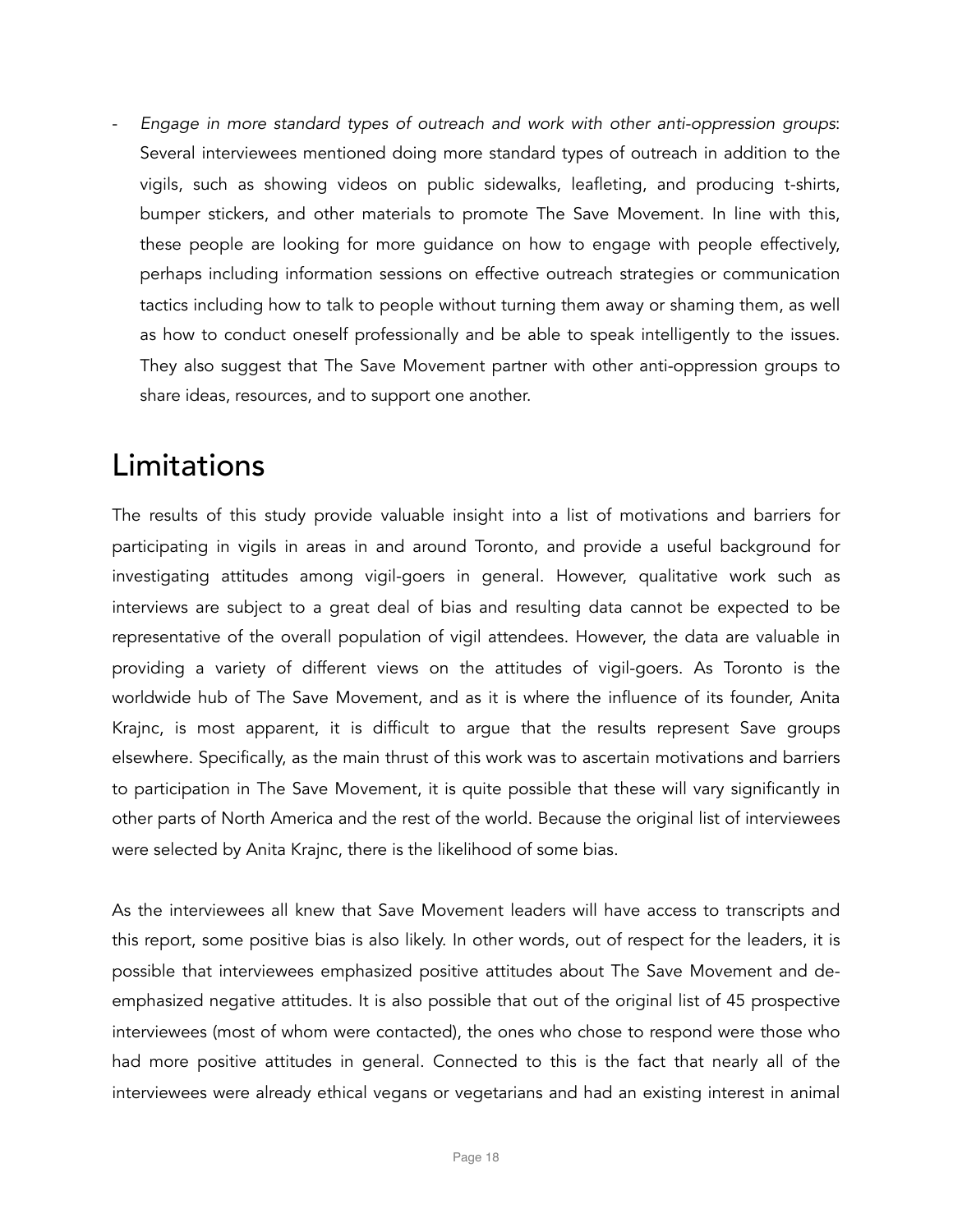welfare before coming to a vigil. However, we know that many omnivores attend the vigils and so it is possible our sample was biased in this way.

### Appendix A: Recruitment Letter

Hello [name],

My name is Rama Ganesan, and I am writing to you on behalf of the Humane Research Council, which is conducting a research project on Toronto Pig Save and related Save Movement activities. I would like to talk to you about your experience participating in one or more vigils for farmed animals (pigs, cows, chickens, etc.), to find out your thoughts on being part of this type of advocacy.

You are not obligated of course, but if you are willing, I would give you a call on the telephone at a time that is convenient for both of us. We will then have a general discussion exploring various aspects of your participation in the Save event(s). The discussion will probably last 30-45 minutes. My goal is to get an understanding of your whole experience, so that our study can reflect a range of perspectives.

During our conversation you can decline to answer specific questions if you do not feel comfortable answering. I am going to be interviewing roughly 20 people and all the responses will be synthesized in general terms into a report so that no personal identifiable information is shared. If you have any questions about your participation in our phone conversation, please feel free to ask me through an email, and I will do my best to answer them.

To honor participants' time commitment, we will enter their names into a draw for a \$100 iTunes gift card.

If you agree to participate, please visit this link (http://doodle.com/xstksp4hgmvf5tvx) to select 3 potential interview times that work for you (avoiding any that have already been selected by other participants). The poll is in Eastern Time. To protect your privacy, when entering your selection instead of your name mark the code [unique code]. Please note, do not add your name, but the code [unique code]. But if you find this to be troublesome, just reply to me and we will work out a time.

I will then follow up with the interview time and a toll-free number for you to call.

Your involvement in this study will be tremendously helpful in advancing knowledge about participation in Toronto Pig Save and related Save Movement initiatives. It is my understanding that vigil attendees are special people, so I really look forward to speaking with you!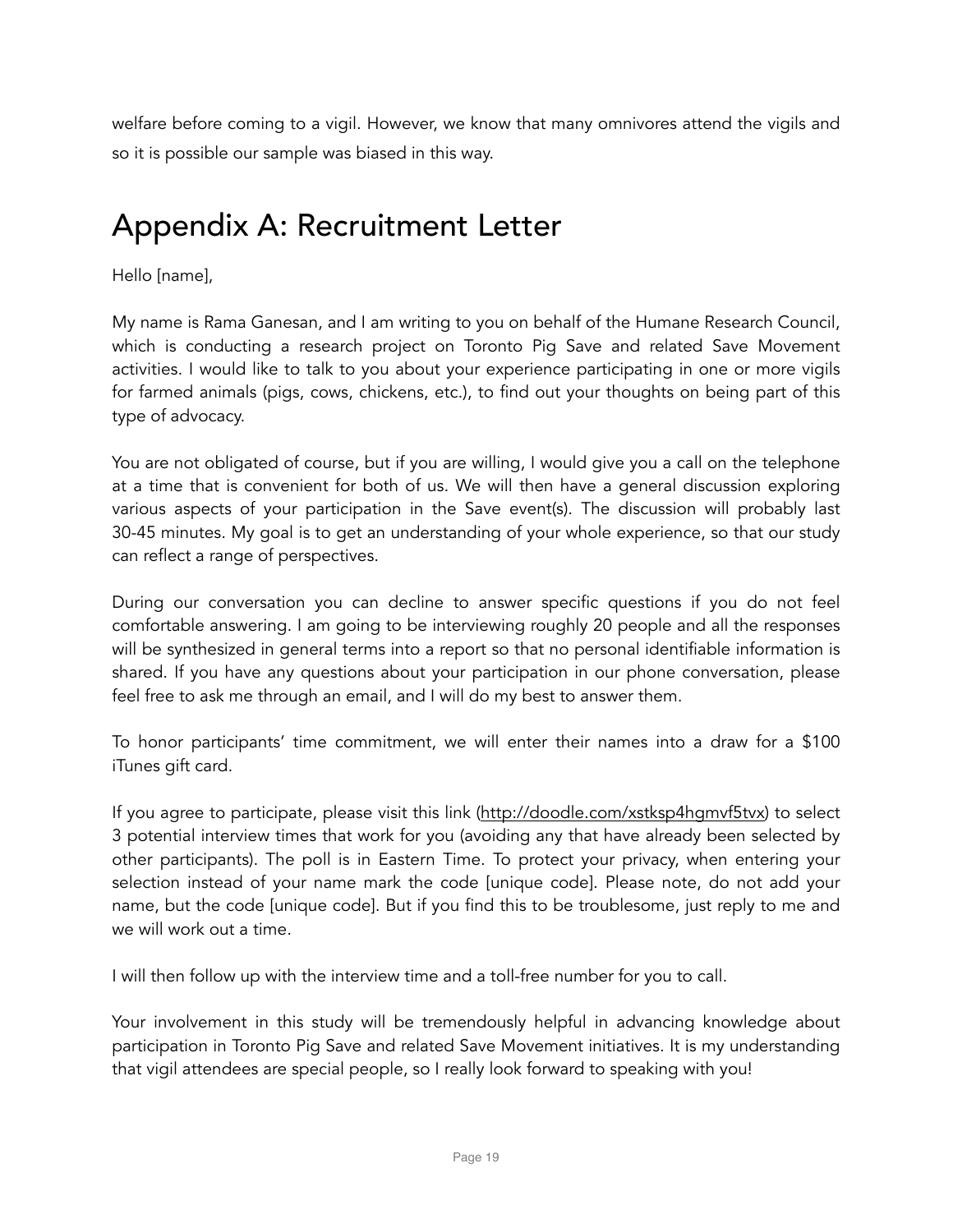Rama Ganesan Humane Research Council PO Box 6476, Olympia, WA 98507-6476 [http://www.humaneresearch.org](http://www.humaneresearch.org/)

### Appendix B: Follow-up Email

I have you down for [date and time]. I assume you are at EST also, but if not please check and confer with me if necessary.

At that time, please call this TOLL-FREE number 1-800-356-8278. Then you will be prompted to enter the conference code [number].

Once we are connected, and before we begin our conversation, I will go through this oral consent which will be recorded. I am sending this to you ahead of time, just FYI. Let me know if you have any other questions. I look forward to talking to you next week!

### Appendix C: Oral Consent

Thank you so much for agreeing to talk with me about your experiences in The Save Movement. I would like to begin by explaining the purpose of our conversation, and how we will use the information you provide to us.

This discussion is to help us understand the motivations and barriers to different types of participation within The Save Movement. Your participant is voluntary, and you are free to withdraw at any time during our conversation. If you feel that there are some questions you do not want to answer, please feel free to decline.

I am talking to about 20 people from The Save Movement, and we will be drawing general conclusions from considering all of the participants together. So even if you share with me information that might be specific to you, when we write up the study we will remove any identifying information. In other words, the findings from the study will be expressed in general terms rather than about any one particular person.

We are recording the conversation as the information you provide is very valuable to us. Both the Humane Research Council and Toronto Pig Save will have access to the recording. The conversation will then be transcribed, and synthesized into a report.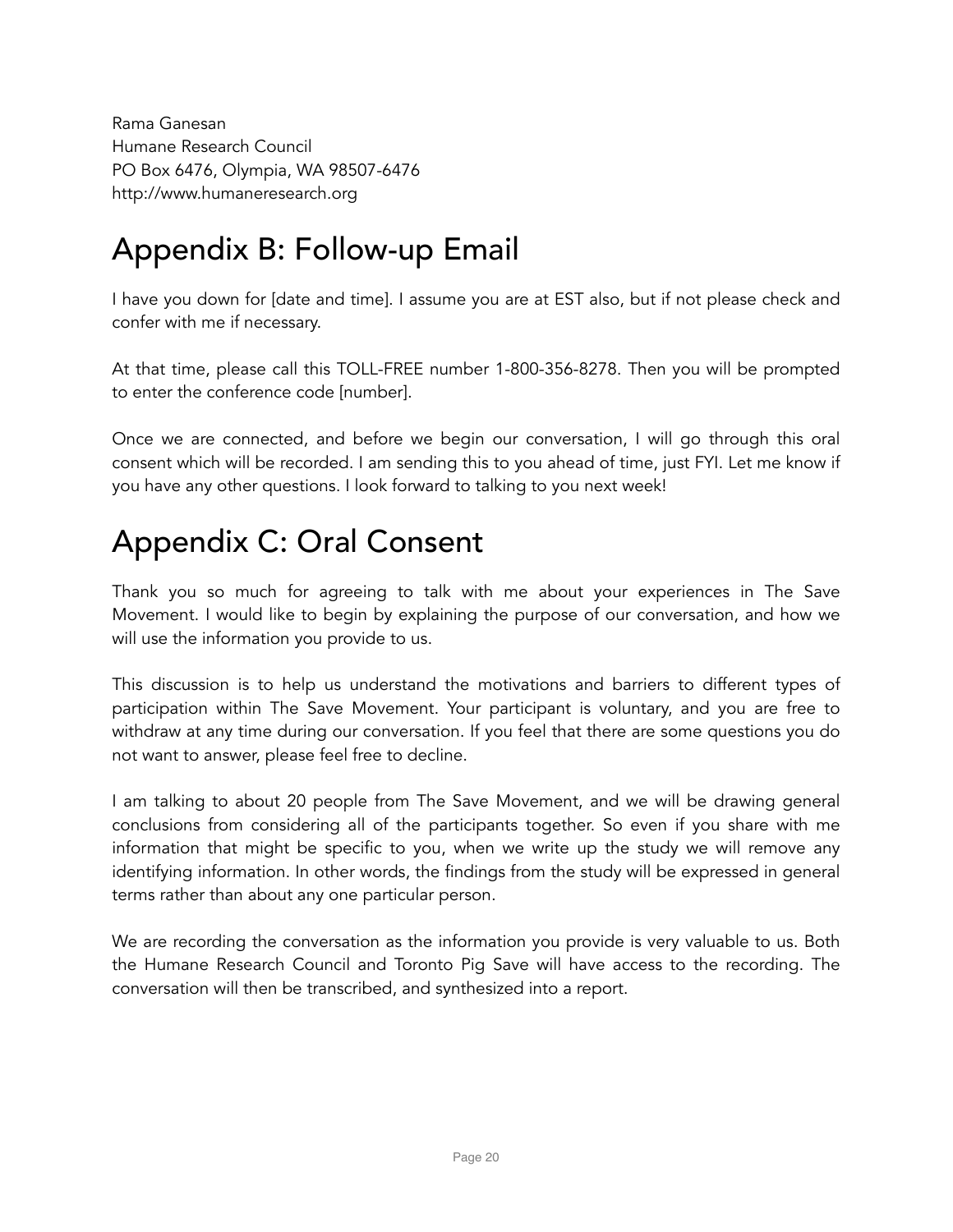## Appendix D: Interview Guide

| <b>Organizers</b><br>(hold a (team)<br>leadership role<br>within the SM by<br>founding a<br>group or<br>organizing<br>notable aspects<br>of an existing<br>one)                                                                                                                                                                                                                                                                                                                                                                                                                            | <b>Activists</b><br>(regularly attend vigils.<br>Involvement (e.g., arranging<br>car pools, shooting footage)<br>goes beyond participating,<br>but is not at the level of an<br>organizer. While organizers<br>make sure the vigils happen,<br>activists take on smaller roles<br>to make sure things run<br>smoothly) | <b>Participants</b><br>(attend<br>vigils semi-<br>regularly,<br>but are not<br>activists or<br>organizers<br>for the SM) | One/two-time<br><b>Attendees</b><br>(attended<br>one or two<br>vigils in the<br>past) | <b>Purpose</b>             |
|--------------------------------------------------------------------------------------------------------------------------------------------------------------------------------------------------------------------------------------------------------------------------------------------------------------------------------------------------------------------------------------------------------------------------------------------------------------------------------------------------------------------------------------------------------------------------------------------|------------------------------------------------------------------------------------------------------------------------------------------------------------------------------------------------------------------------------------------------------------------------------------------------------------------------|--------------------------------------------------------------------------------------------------------------------------|---------------------------------------------------------------------------------------|----------------------------|
| 1. Tell me about yourself.<br><b>Prompts</b><br>age?<br>family/home and work life?<br>cultural background?<br>$\pmb{\theta}$<br>educational background?<br>$\pmb{\theta}$<br>other important and defining characteristics?<br>$\pmb{\theta}$                                                                                                                                                                                                                                                                                                                                               |                                                                                                                                                                                                                                                                                                                        |                                                                                                                          |                                                                                       | To collect<br>demographics |
| 2. What types of Save Movement activities are you engaged in?<br>2. What types<br>of SM<br>activities did<br>you engage<br>in?<br>Prompts<br>types of engagement (participating in vigils, arranging carpools, shooting/editing<br>footage, starting own group, etc. May have varied over time.)<br>number of vigils attended<br>$\bullet$<br>cow, chicken, and/or pig vigils, if the distinction is important to them, which SM<br>$\bullet$<br>group(s)<br>first involvement with the SM (year and month). Length of involvement as an<br>$\bullet$<br>activist/organizer if applicable. |                                                                                                                                                                                                                                                                                                                        |                                                                                                                          | To ensure<br>interviewees are<br>accurately<br>placed along the<br>continuum          |                            |
| 3. What made you join your first vigil? What brought you to the Save<br>Movement?                                                                                                                                                                                                                                                                                                                                                                                                                                                                                                          |                                                                                                                                                                                                                                                                                                                        |                                                                                                                          | To explore<br>motivations for<br>initial contact<br>with SM<br>movement.              |                            |
| 4. Were you already an activist for animals or other social causes?                                                                                                                                                                                                                                                                                                                                                                                                                                                                                                                        |                                                                                                                                                                                                                                                                                                                        |                                                                                                                          | To explore if SM<br>attracts people<br>who are already<br>activists                   |                            |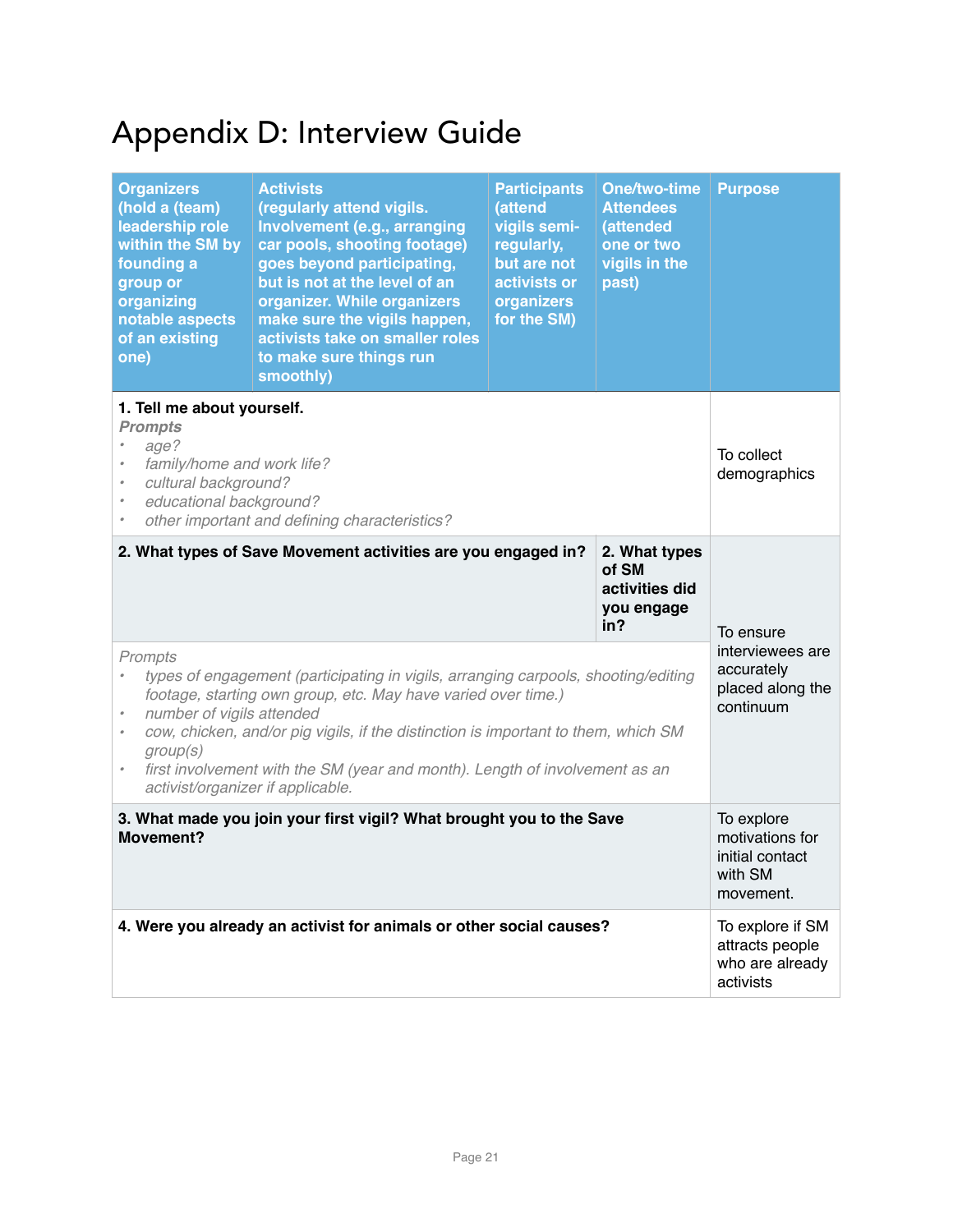| <b>Organizers</b><br>(hold a (team)<br>leadership role<br>within the SM by<br>founding a<br>group or<br>organizing<br>notable aspects<br>of an existing<br>one)                                                                                                                                                                                                                                                                                                                                                                                                                                                                                                                                                                                                           | <b>Activists</b><br>(regularly attend vigils.<br>Involvement (e.g., arranging<br>car pools, shooting footage)<br>goes beyond participating,<br>but is not at the level of an<br>organizer. While organizers<br>make sure the vigils happen,<br>activists take on smaller roles<br>to make sure things run<br>smoothly) | <b>Participants</b><br>(attend<br>vigils semi-<br>regularly,<br>but are not<br>activists or<br>organizers<br>for the SM) | <b>One/two-time</b><br><b>Attendees</b><br>(attended<br>one or two<br>vigils in the<br>past)                                                              | <b>Purpose</b>                                                                                                    |
|---------------------------------------------------------------------------------------------------------------------------------------------------------------------------------------------------------------------------------------------------------------------------------------------------------------------------------------------------------------------------------------------------------------------------------------------------------------------------------------------------------------------------------------------------------------------------------------------------------------------------------------------------------------------------------------------------------------------------------------------------------------------------|------------------------------------------------------------------------------------------------------------------------------------------------------------------------------------------------------------------------------------------------------------------------------------------------------------------------|--------------------------------------------------------------------------------------------------------------------------|-----------------------------------------------------------------------------------------------------------------------------------------------------------|-------------------------------------------------------------------------------------------------------------------|
| 5. Tell me about your experiences at SM vigil(s).<br><b>Prompts</b><br>During (Animals)<br>bear witness up close? (if so, was it what you expected it to be?)<br>$\bullet$<br>touch the animals? (if so, what was the interaction like?)<br>$\pmb{\sigma}$<br>give the animals food/water? (if so, what was this like?)<br>$\pmb{\sigma}$<br>document the animals (photos/videos)? (if so, what was this like?)<br>$\pmb{\sigma}$<br>During (Non-Animal)<br>hold a placard? (if so, what was the reaction?)<br>$\bullet$<br>talk to drivers/pedestrians? (if so, what was the reaction?)<br>$\bullet$<br>leaflet? (if so, what was the reaction?)<br>$\bullet$<br><b>During (Other Participants)</b><br>talk to other attendees? (if so, what was this like?)<br>$\theta$ |                                                                                                                                                                                                                                                                                                                        |                                                                                                                          |                                                                                                                                                           | To explore<br>motivators and<br>barriers to<br>organizing/<br>activism (based<br>on experiences<br>at the vigils) |
| 6. What was the most meaningful/rewarding aspect of the vigil(s) for you?<br><b>Prompts</b><br>bearing witness?<br>providing comfort to the animals?<br>interaction with drivers/pedestrians?<br>$\bullet$<br>interaction with fellow attendees?<br>$\bullet$<br>welcoming/love-based approach?<br>$\bullet$<br>importance of the SM family of fellow activists?                                                                                                                                                                                                                                                                                                                                                                                                          |                                                                                                                                                                                                                                                                                                                        |                                                                                                                          |                                                                                                                                                           | To explore<br>motivators to<br>organizing/<br>activism (based<br>on experiences<br>at the vigils)                 |
| 7. What was the most difficult/negative aspect of the vigil(s) for you? What<br>impact has this had on your involvement?<br><b>Prompts</b><br>emotional toll of bearing witness?<br>not being able to free the animals?                                                                                                                                                                                                                                                                                                                                                                                                                                                                                                                                                   |                                                                                                                                                                                                                                                                                                                        |                                                                                                                          |                                                                                                                                                           | To explore<br>barriers to<br>organizing/<br>activism (based<br>on experiences<br>at the vigils)                   |
| 8. What has your experience been like after leaving the vigils?<br><b>Prompts</b><br>did you share your experience with family, friends or others (in-person, social<br>media)?<br>(if so, what was the reaction? importance/impact of documenting/sharing<br>experience?)<br>(if so, increased comfort in speaking out on this issue?)                                                                                                                                                                                                                                                                                                                                                                                                                                   |                                                                                                                                                                                                                                                                                                                        |                                                                                                                          | To explore<br>motivators and<br>barriers to<br>organizing/<br>activism (if they<br>felt empowered/<br>supported or<br>mocked/<br>dismissed by<br>sharing) |                                                                                                                   |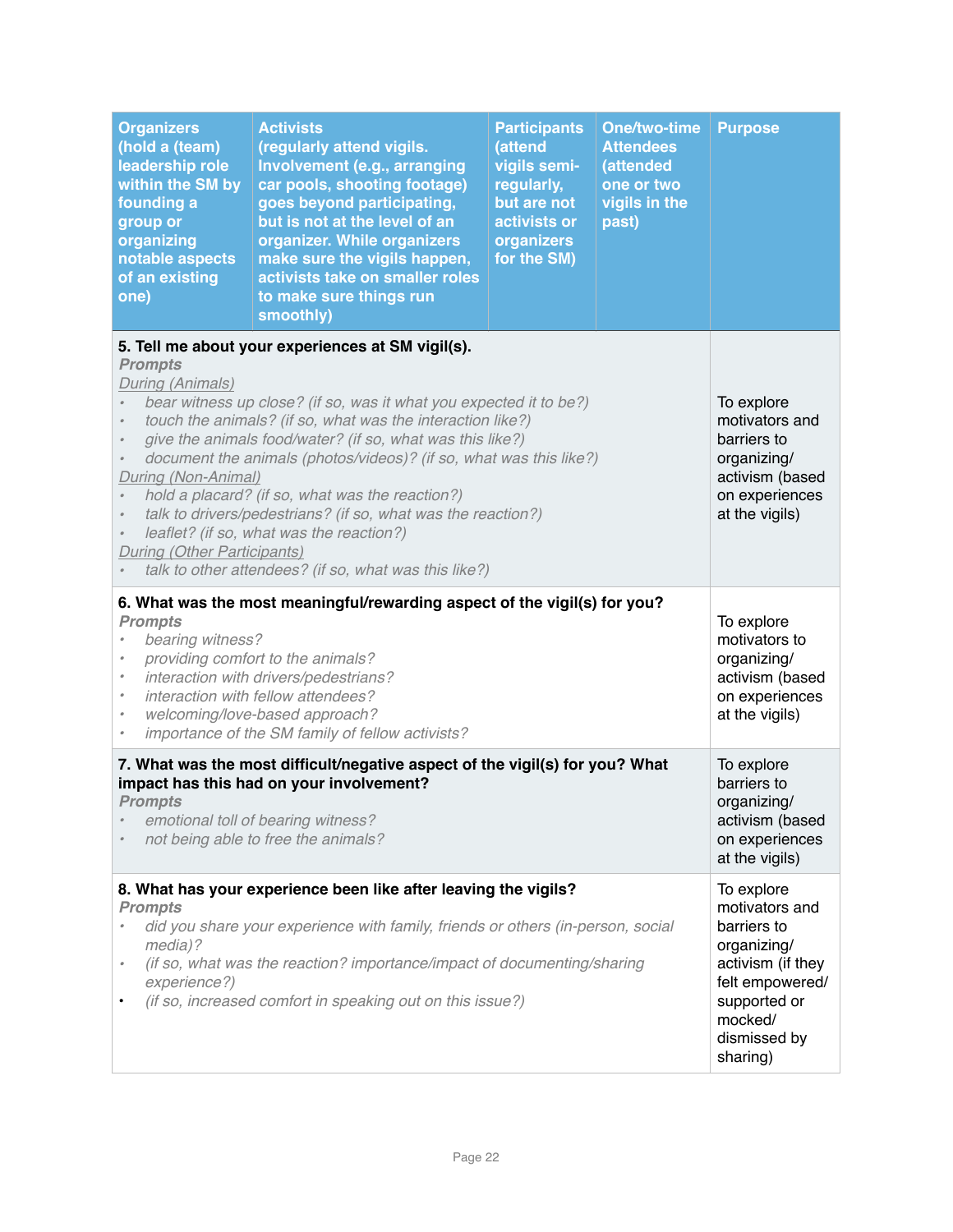| <b>Organizers</b><br>(hold a (team)<br>leadership role<br>within the SM by<br>founding a<br>group or<br>organizing<br>notable aspects<br>of an existing<br>one)                                                                                                                                                                                                                                                                                                                        | <b>Activists</b><br>(regularly attend vigils.<br>Involvement (e.g., arranging<br>car pools, shooting footage)<br>goes beyond participating,<br>but is not at the level of an<br>organizer. While organizers<br>make sure the vigils happen,<br>activists take on smaller roles<br>to make sure things run<br>smoothly) | <b>Participants</b><br>(attend<br>vigils semi-<br>regularly,<br>but are not<br>activists or<br>organizers<br>for the SM) | <b>One/two-time</b><br><b>Attendees</b><br>(attended<br>one or two<br>vigils in the<br>past) | <b>Purpose</b>                                                                                                                                          |
|----------------------------------------------------------------------------------------------------------------------------------------------------------------------------------------------------------------------------------------------------------------------------------------------------------------------------------------------------------------------------------------------------------------------------------------------------------------------------------------|------------------------------------------------------------------------------------------------------------------------------------------------------------------------------------------------------------------------------------------------------------------------------------------------------------------------|--------------------------------------------------------------------------------------------------------------------------|----------------------------------------------------------------------------------------------|---------------------------------------------------------------------------------------------------------------------------------------------------------|
| 9. What impact have the vigil(s) had on you?<br><b>Prompts</b><br>deep experience?<br>emotionally difficult?<br>$\pmb{\sigma}$<br>transformative?<br>limited impact?<br>$\boldsymbol{\theta}$<br>did animal rights and activism become a bigger priority in your life?<br>$\bullet$<br>are you more able to speak out for animals?<br>$\theta$<br>did you post photos on social media?<br>$\theta$<br>what impact did your participation have on your friends and family?<br>$\bullet$ |                                                                                                                                                                                                                                                                                                                        |                                                                                                                          |                                                                                              | To explore<br>motivators and<br>barriers to<br>organizing/<br>activism (based<br>on impact from<br>the vigils)                                          |
| 10. How about your position with regard to veganism? How have you changed<br>since you attended the vigils?<br><b>Prompts</b><br>if they've made a switch when and why?<br>dietary changes, clothing/entertainment, and other ways of removing support<br>from animal exploitation.                                                                                                                                                                                                    |                                                                                                                                                                                                                                                                                                                        |                                                                                                                          |                                                                                              | Explore the<br>SM's role in diet<br>change and its<br>attraction to non-<br>vegn's; explore<br>changes in<br>stance regarding<br>veganism in<br>general |
| 11. After you attended your first vigil, what brought you back?<br><b>Prompts</b><br>importance of supporting fellow activists?                                                                                                                                                                                                                                                                                                                                                        |                                                                                                                                                                                                                                                                                                                        |                                                                                                                          |                                                                                              | To explore<br>motivators to<br>organizing/<br>activism (based<br>on initial pull)                                                                       |
| 12. What about<br>your experience<br>with the SM has<br>inspired you to<br>get involved in<br>the movement as<br>an organizer?                                                                                                                                                                                                                                                                                                                                                         | 12. What about your<br>experience with the SM has<br>inspired you to get involved<br>in the movement as an<br>activist?                                                                                                                                                                                                |                                                                                                                          |                                                                                              | To explore<br>motivators to<br>organizing/<br>activism                                                                                                  |
| 13. What is the<br>most<br>meaningful/<br>rewarding<br>aspect of being<br>an organizer<br>with the SM?                                                                                                                                                                                                                                                                                                                                                                                 | 13. What is the most<br>meaningful/rewarding aspect<br>of being an activist with the<br>SM?                                                                                                                                                                                                                            |                                                                                                                          |                                                                                              | To explore<br>motivators to<br>organizing/<br>activism                                                                                                  |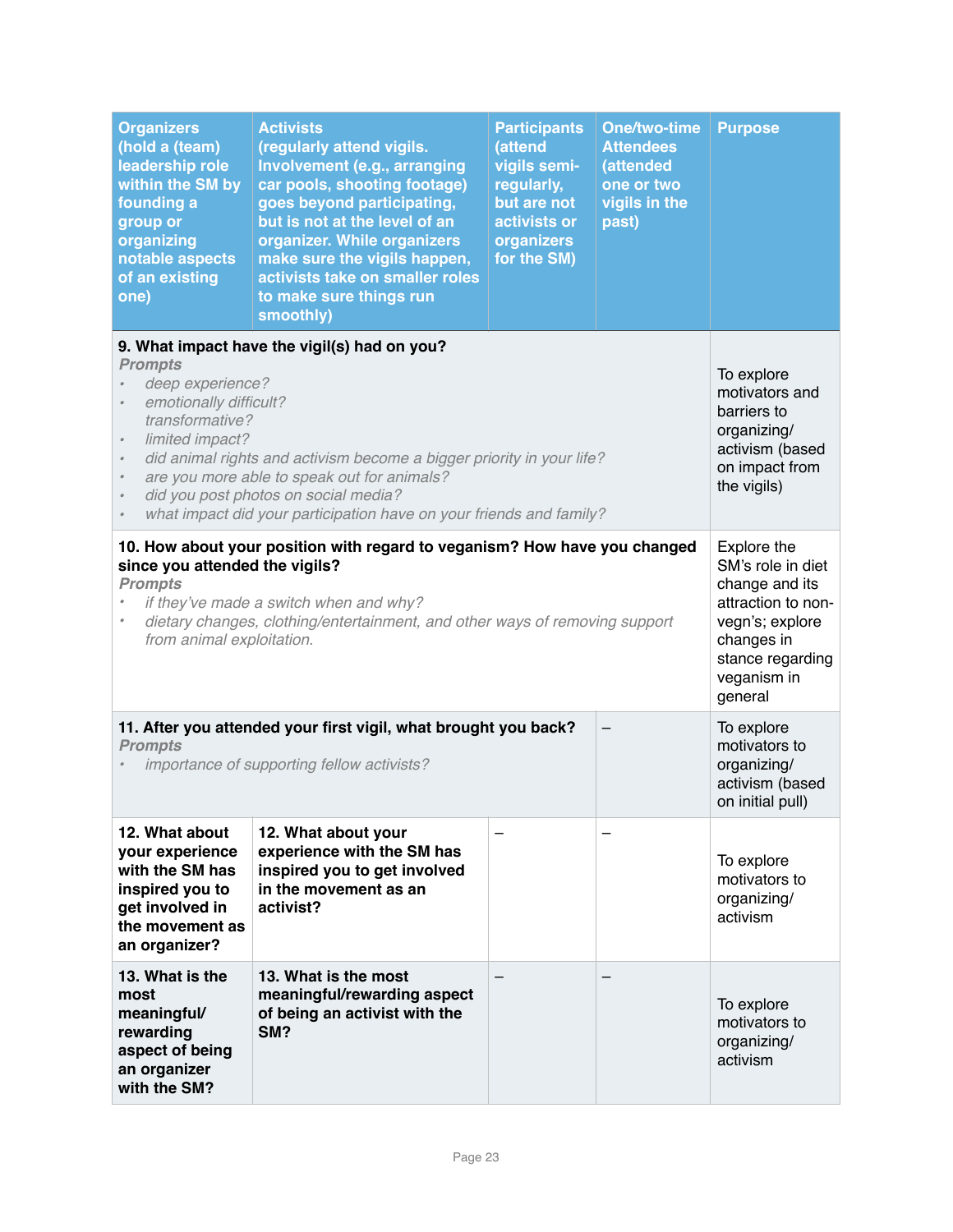| <b>Organizers</b><br>(hold a (team)<br>leadership role<br>within the SM by<br>founding a<br>group or<br>organizing<br>notable aspects<br>of an existing<br>one)                                                                                                                                                                                                                             | <b>Activists</b><br>(regularly attend vigils.<br>Involvement (e.g., arranging<br>car pools, shooting footage)<br>goes beyond participating,<br>but is not at the level of an<br>organizer. While organizers<br>make sure the vigils happen,<br>activists take on smaller roles<br>to make sure things run<br>smoothly) | <b>Participants</b><br>(attend<br>vigils semi-<br>regularly,<br>but are not<br>activists or<br>organizers<br>for the SM)                                                               | <b>One/two-time</b><br><b>Attendees</b><br>(attended<br>one or two<br>vigils in the<br>past)                           | <b>Purpose</b>                                       |
|---------------------------------------------------------------------------------------------------------------------------------------------------------------------------------------------------------------------------------------------------------------------------------------------------------------------------------------------------------------------------------------------|------------------------------------------------------------------------------------------------------------------------------------------------------------------------------------------------------------------------------------------------------------------------------------------------------------------------|----------------------------------------------------------------------------------------------------------------------------------------------------------------------------------------|------------------------------------------------------------------------------------------------------------------------|------------------------------------------------------|
| 14. What is the<br>most difficult/<br>negative aspect<br>of being an<br>organizer with<br>the SM?                                                                                                                                                                                                                                                                                           | 14. What is the most difficult/<br>negative aspect of being an<br>activist with the SM?                                                                                                                                                                                                                                |                                                                                                                                                                                        | —                                                                                                                      | To explore<br>barriers to<br>organizing/<br>activism |
|                                                                                                                                                                                                                                                                                                                                                                                             | 15. Have you wanted to<br>become more involved in the<br>SM as an organizer? (if no,<br>why? if yes, what has held<br>you back?)                                                                                                                                                                                       | 15. Have<br>you wanted<br>to become<br>more<br>involved in<br>the SM as<br>an activist<br>who takes<br>on specific<br>roles? (if no,<br>why? if yes,<br>what has<br>held you<br>back?) | 15. Have you<br>wanted to<br>participate in<br>vigils again?<br>(if no, why? if<br>yes, what has<br>held you<br>back?) | To explore<br>barriers to<br>organizing/<br>activism |
|                                                                                                                                                                                                                                                                                                                                                                                             | <b>Prompts</b><br>inconvenient times of day?<br>$\theta$<br>inconvenient location?<br>$\bullet$<br>too busy?<br>$\bullet$<br>emotionally upsetting?<br>$\bullet$<br>not useful?<br>$\bullet$<br>not rewarding/meaningful?<br>$\bullet$<br>involved in other forms of animal protection instead?<br>$\bullet$           |                                                                                                                                                                                        |                                                                                                                        |                                                      |
| 16. What qualities about the SM's specific approach to organizing are most<br>appealing to you?<br><b>Prompts</b><br>consistency?<br>active social media?<br>love-based/non-judgemental?<br>$\bullet$<br>community organizing?<br>$\bullet$<br>collectively bearing witness?<br>$\pmb{\theta}$<br>democratic/transparent?<br>$\pmb{\theta}$<br>diversity of participants?<br>$\pmb{\theta}$ |                                                                                                                                                                                                                                                                                                                        |                                                                                                                                                                                        | To explore<br>motivators and<br>barriers to<br>organizing/<br>activism (based<br>on SM's unique<br>qualities)          |                                                      |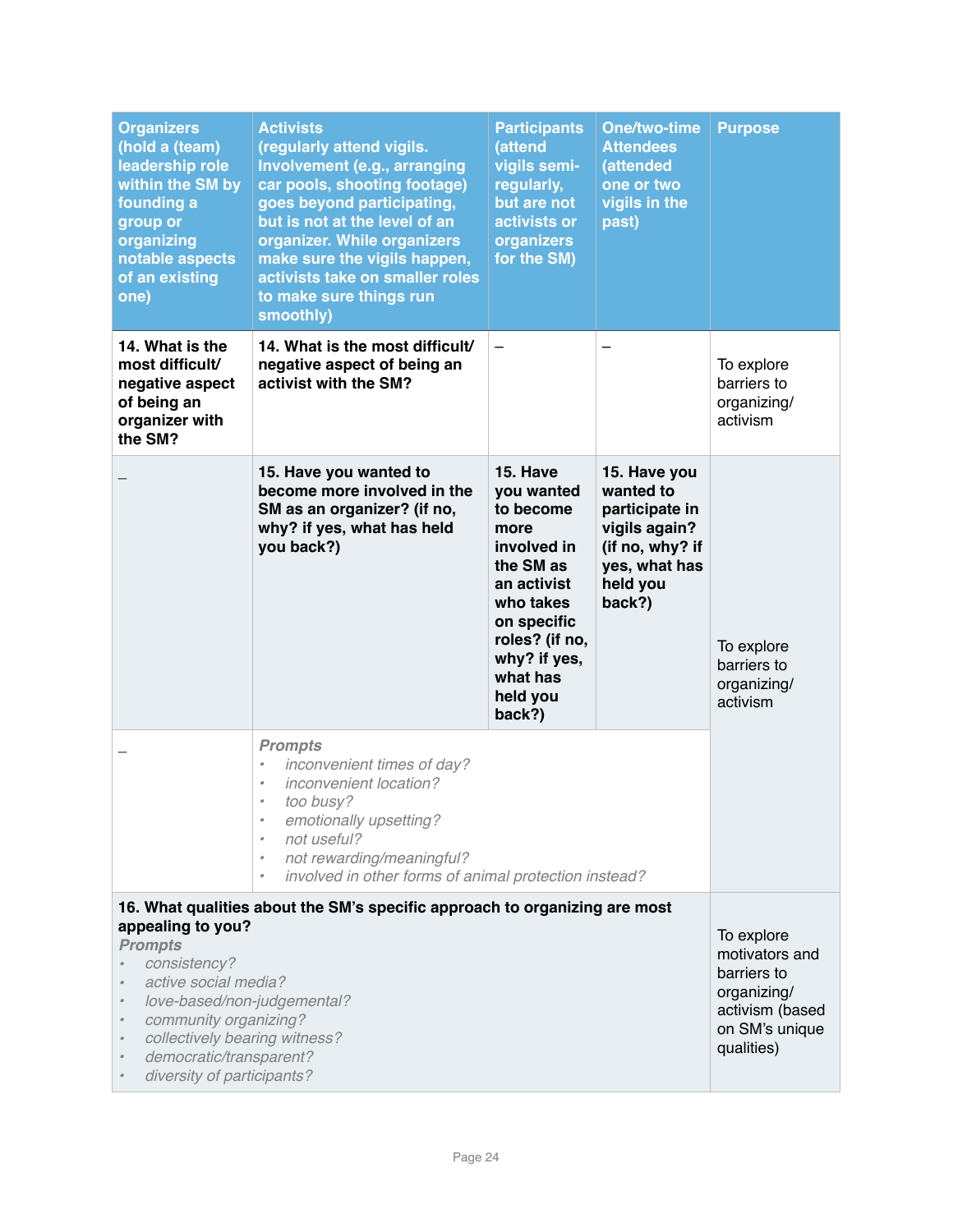| <b>Organizers</b><br>(hold a (team)<br>leadership role<br>within the SM by<br>founding a<br>group or<br>organizing<br>notable aspects<br>of an existing<br>one)                                                                                                                                                                                                                                                                                                                                                                                                                                                                                                                | <b>Activists</b><br>(regularly attend vigils.<br>Involvement (e.g., arranging<br>car pools, shooting footage)<br>goes beyond participating,<br>but is not at the level of an<br>organizer. While organizers<br>make sure the vigils happen,<br>activists take on smaller roles<br>to make sure things run<br>smoothly) | <b>Participants</b><br>(attend<br>vigils semi-<br>regularly,<br>but are not<br>activists or<br>organizers<br>for the SM) | <b>One/two-time</b><br><b>Attendees</b><br>(attended<br>one or two<br>vigils in the<br>past) | <b>Purpose</b>                                                                                                |
|--------------------------------------------------------------------------------------------------------------------------------------------------------------------------------------------------------------------------------------------------------------------------------------------------------------------------------------------------------------------------------------------------------------------------------------------------------------------------------------------------------------------------------------------------------------------------------------------------------------------------------------------------------------------------------|------------------------------------------------------------------------------------------------------------------------------------------------------------------------------------------------------------------------------------------------------------------------------------------------------------------------|--------------------------------------------------------------------------------------------------------------------------|----------------------------------------------------------------------------------------------|---------------------------------------------------------------------------------------------------------------|
| 17. What qualities about the SM's specific approach to organizing are least<br>appealing to you?                                                                                                                                                                                                                                                                                                                                                                                                                                                                                                                                                                               |                                                                                                                                                                                                                                                                                                                        |                                                                                                                          |                                                                                              | To explore<br>motivators and<br>barriers to<br>organizing/<br>activism (based<br>on SM's unique<br>qualities) |
| 18. How is your experience with SM different from other types of activism you<br>might have done?                                                                                                                                                                                                                                                                                                                                                                                                                                                                                                                                                                              |                                                                                                                                                                                                                                                                                                                        |                                                                                                                          |                                                                                              | To explore<br>motivators and<br>barriers to<br>organizing/<br>activism (based<br>on SM's unique<br>qualities) |
| 19. Have you been inspired to get involved in other animal protection activities<br>since being involved with the SM?<br><b>Prompts</b><br>type of engagement (leadership/attendee, in-person/online, formal/informal)?<br>(give examples if needed: online activism, tabling, protests, conversations with<br>family/friends, hosting events, attending events, sharing food, organizing film<br>screenings, leafletting, encouraging others to become active, vocal in everyday<br>life)<br>did involvement in the SM make animal rights and activism a bigger priority in<br>$\bullet$<br>your life?<br>overall frequency?<br>what specifically about the SM inspired this? |                                                                                                                                                                                                                                                                                                                        |                                                                                                                          |                                                                                              | To explore<br>motivators for<br>external<br>organizing/<br>activism                                           |
| 20. In your best estimation, what sorts of other effects has your participation in<br>the SM had?<br><b>Prompts</b><br>did you see any responses from people that you did not expect?<br>did you inspire others?<br>did you inspire yourself in a surprising way, with this or other causes?                                                                                                                                                                                                                                                                                                                                                                                   |                                                                                                                                                                                                                                                                                                                        |                                                                                                                          |                                                                                              | To address<br>spinoff and<br>cascading effect<br>(network effects)                                            |